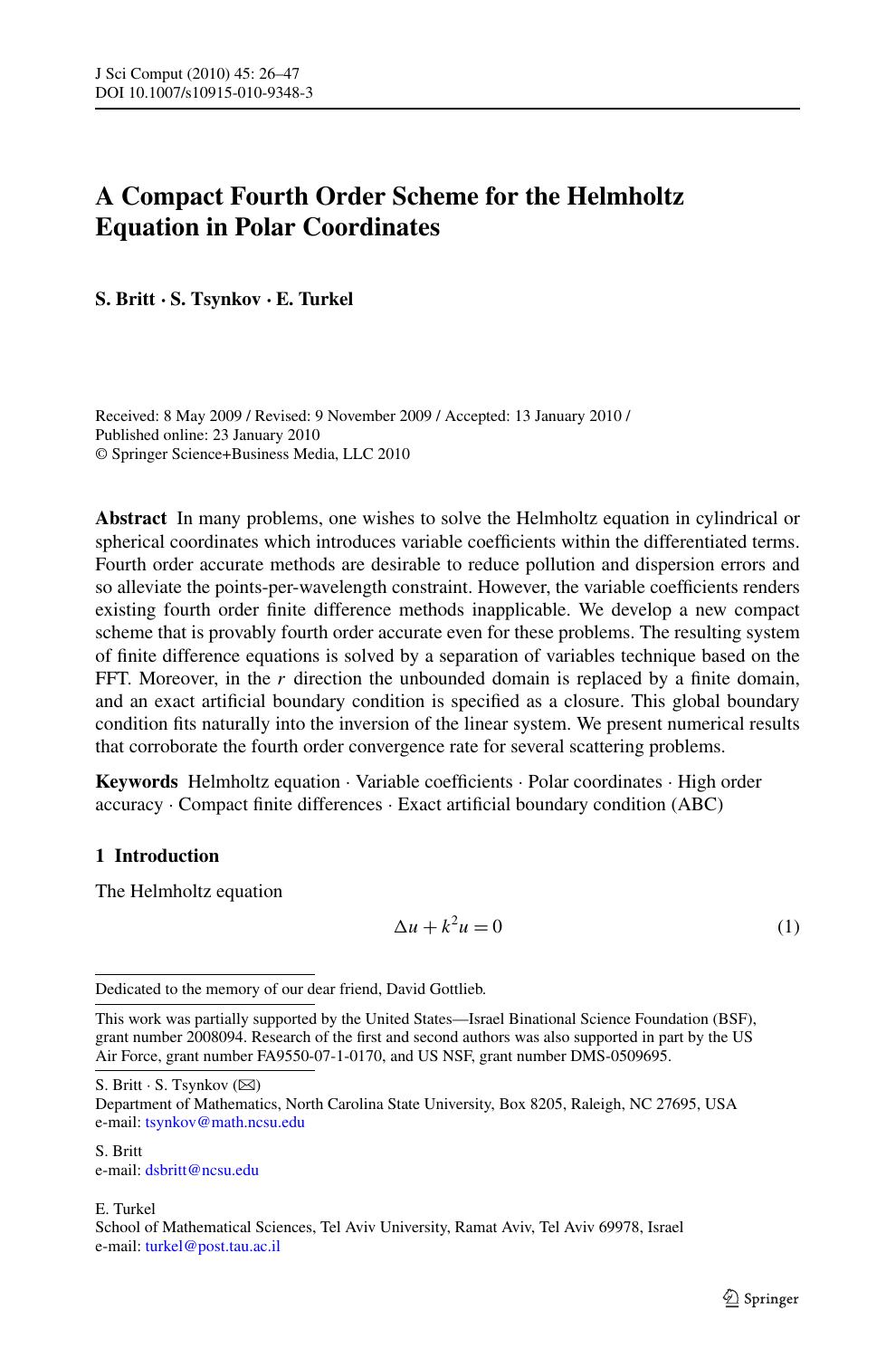is the Fourier transform (in time) of the wave equation. Hence, accuracy requirements for the two are closely related. The first to investigate accuracy requirements for a simple advection equation were Kreiss and Oliger, see [\[18,](#page-20-0) [21](#page-20-1)]. Given the equation  $\frac{\partial u}{\partial t} + a \frac{\partial u}{\partial x} = 0$  and a central difference approximation in space, they found the required number of points per wavelength  $M_p = \lambda/h$  ( $\lambda$  is the wavelength and *h* is the grid size) for a *p*-th order accurate order scheme. In particular:

<span id="page-1-0"></span>
$$
M_2 \approx 2\pi \left(\frac{\pi}{3}\right)^{\frac{1}{2}} \left(\frac{q}{\varepsilon}\right)^{\frac{1}{2}}
$$
  

$$
M_4 \approx 2\pi \left(\frac{\pi}{15}\right)^{\frac{1}{4}} \left(\frac{q}{\varepsilon}\right)^{\frac{1}{4}}
$$
  

$$
M_6 \approx 2\pi \left(\frac{\pi}{70}\right)^{\frac{1}{6}} \left(\frac{q}{\varepsilon}\right)^{\frac{1}{6}}
$$
 (2)

In [\(2\)](#page-1-0),  $\varepsilon$  denotes the desired accuracy and *q* denotes the number of periods to be calculated. In general

$$
M_p = C_p \left(\frac{q}{\varepsilon}\right)^{\frac{1}{p}}
$$

with

$$
M_2 = 0.36M_4^2
$$
 and  $M_4 = 0.58M_6^{3/2}$ 

It is important to emphasize that not only does the number of points per wavelength depend on the order of the scheme (as expected), but it also depends on the number of oscillations to be computed. In other words, the longer the desired physical time/distance, the finer the required mesh.

Later, Bayliss et al. [\[7](#page-20-2)] examined the Helmholtz equation and found that for a given error level the quantity  $k^{p+1}h^p$  needs to be constant, where  $k = \omega/c = 2\pi/\lambda$  is the wavenumber. Subsequently, this phenomenon was studied in more detail by Babuška and coworkers [[4,](#page-20-3) [13\]](#page-20-4), who labeled it as "pollution". Thus, to maintain a fixed discretization error the number of points per wavelength ∼*(kh)*<sup>−</sup><sup>1</sup> must grow as *k*<sup>1</sup>*/p*. This growth decreases as the order of the scheme increases. Hence, one way of reducing the pollution error is to increase the order of accuracy of the scheme. A survey of the difficulties that arise when treating the Helmholtz equation numerically is presented in [[35](#page-21-0)].

Nehrbass et al. [\[26\]](#page-20-5) studied ways of reducing the phase error when approximating the Helmholtz equation [\(1](#page-0-0)). They used a 5-point stencil and replaced the weight of the center node using a Bessel function. Harari and Turkel [[20\]](#page-20-6) constructed a fourth order approximation for Dirichlet boundary conditions. The method was based on Padé expansions, and was extended by Singer and Turkel in [[27](#page-20-7)] to Neumann boundary conditions. They also introduced a different approach named equation based. In this approach one finds the truncation error of a classical second order method and then uses the Helmholtz equation and its derivatives to eliminate this truncation error to the next order. This yields a stencil which is no wider in any coordinate direction than that of the underlying second order scheme. Accordingly, the resulting scheme is referred to as compact.

Note, that having a narrow stencil or in other words, having the same order of the difference equation as that of the differential equation (second order), yet with higher order accurate approximation, is convenient for a number of reasons. In particular, it leads to a narrower bandwidth of the resulting matrix and also considerably simplifies setting both physical and artificial boundary conditions. This has been demonstrated in [[5\]](#page-20-8) and will also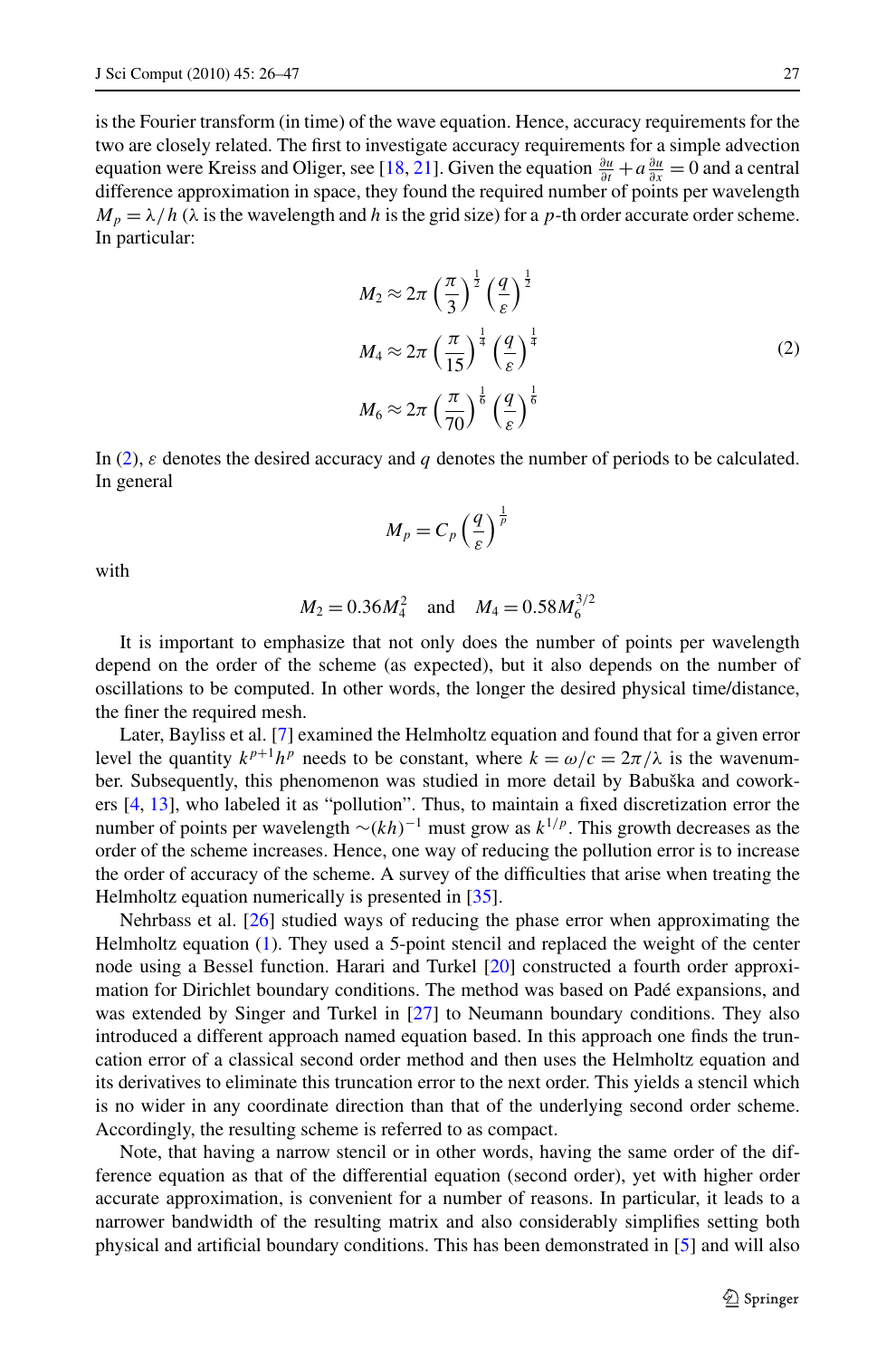be shown in this paper. We should emphasize though that a sharp distinction between the finite difference scheme of [\[5](#page-20-8)] and the one built in this paper is that the former uses compact differencing only in one coordinate direction whereas in this study the stencil is compact in all directions.

Another method of approximating the Helmholtz equation with high order accuracy was introduced by Caruthers et al. [\[11\]](#page-20-9) who based their finite difference scheme on a Green's function approach and used Bessel functions. A key limitation of this technique was that all the coefficients were assumed to be constant. Under this assumption one can even construct a sixth order accurate compact approximation, see [[11](#page-20-9), [25,](#page-20-10) [28](#page-20-11), [30\]](#page-20-12). This implies, however, that no coordinate system except Cartesian could be used. The corresponding constraints for the method of [[20](#page-20-6), [27\]](#page-20-7) were somewhat less strict in the sense that *k* could be a smooth function of *x* and *y*. Yet the geometric limitations were still the same, so that the method did not apply to general coordinate systems.

In addition to finite differences, the Helmholtz equation is frequently solved by finite element methods. High order finite elements require a larger stencil. An alternative approach is to consider a formally low order compact finite element basis, but to increase the resolution by introducing functions that satisfy the Helmholtz equation. A number of different finite element approaches incorporate plane waves in the basis either in an additive or multiplicative way. Some sample techniques include the partition of unity method (PUM) [\[23\]](#page-20-13), the generalized finite elements (GFEM) [[29](#page-20-14)], weak elements [\[17\]](#page-20-15), ultra weak variational formulations [[12](#page-20-16)], and the discontinuous enrichment method (DEM) [\[14\]](#page-20-17). Besides the volumetric approach there are infinite element approaches that lead to integral equations on the scatterer; see Harari [\[19\]](#page-20-18) and Thompson [[32](#page-20-19)] for more details on all these various techniques. Note also that the previous approaches are mainly geared toward Cartesian coordinates and so are based on plane waves. It is also possible to include Bessel-type functions in the basis instead. Preliminary results with this approach are not very encouraging though, see e.g. [[16](#page-20-20), [24](#page-20-21)]. Tsukerman [\[33\]](#page-21-1) has introduced a finite difference approach Trefftz-FLAME that includes an analytical basis. He considered a combination of plane waves and cylindrical harmonics for constant coefficient wave propagation about a cylinder.

Finally, there are also techniques based on the ray theory. Brandt and Livshitz [[9](#page-20-22)] combined ray theory with multigrid to get a fast solver. Budaev and Bogy [\[10\]](#page-20-23) combined a ray method with a probabilistic approach.

Our central objective in this paper is to construct a fourth order yet compact 9-point finite difference approximation for the Helmholtz equation in polar coordinates:

<span id="page-2-0"></span>
$$
\frac{1}{r}\frac{\partial}{\partial r}\left(r\frac{\partial u}{\partial r}\right) + \frac{1}{r^2}\frac{\partial^2 u}{\partial \theta^2} + k^2 u = f \tag{3}
$$

This example is important for both theory and applications. Its theoretical significance is in ([3\)](#page-2-0) has a variable coefficient under the first derivative, which renders existing fourth order compact finite difference methods inapplicable. From the standpoint of applications, [\(3](#page-2-0)) appears, e.g., in many scattering problems. The resulting scheme will also be easily extendable to the 3D cylindrical case, because the third, axial, direction *z* remains Cartesian. A similar methodology will apply to the Helmholtz equation in spherical coordinates with azimuthal symmetry:

$$
\frac{1}{r^2} \frac{\partial}{\partial r^2} \left( r \frac{\partial u}{\partial r} \right) + \frac{1}{r^2 \sin^2(\theta)} \frac{\partial^2 u}{\partial \theta^2} + k^2 u = f
$$

Our approach to constructing the scheme for  $(3)$  $(3)$  $(3)$  exploits the same idea as the previously introduced equation based approach, see [\[27\]](#page-20-7). There is, however, a fundamental difference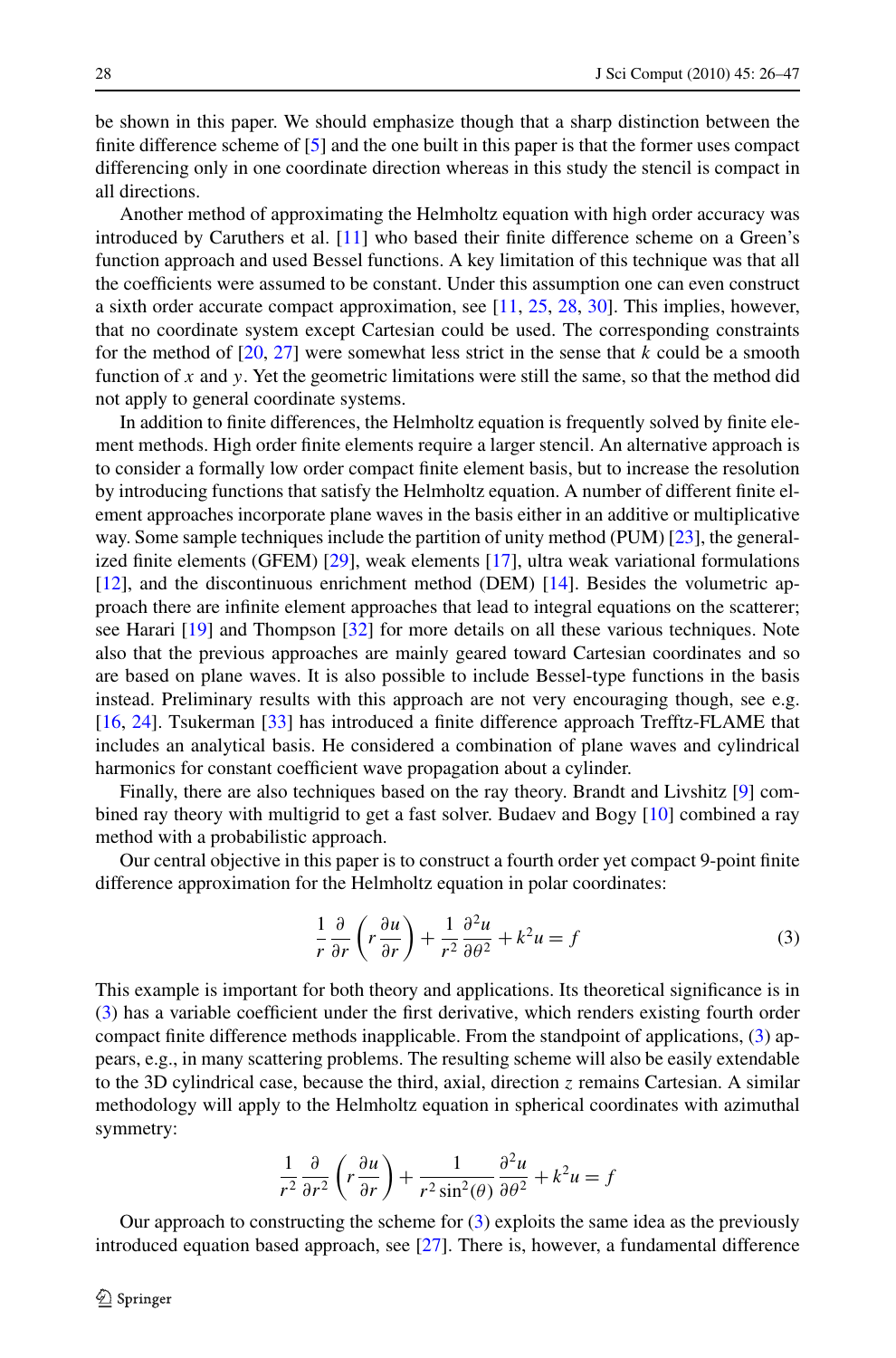between the two. Unlike [[27](#page-20-7)], in the current paper, we treat each second order derivative on the left-hand side of ([3](#page-2-0)) independently. This is precisely what allows us to obtain the overall fourth order accurate approximation for the case of variable coefficients and still stay within the compact  $3 \times 3$  stencil.

The methodology that we employ for solving the resulting system of linear algebraic equations is based on the separation of variables. It uses a FFT in the circumferential direction, and tri-diagonal elimination in the radial direction. While other solvers can, of course, be used for the scheme in other settings, this particular solver is especially advantageous for the scattering applications that we have in mind, when [\(3\)](#page-2-0) is initially formulated on an unbounded region.

The FFT/tri-diagonal solver is very fast. In addition, it couples naturally with the artificial boundary condition (ABC) set at the outer boundary of the finite computational domain, which is obtained from the original infinite domain by means of truncation. Indeed, the ABC must ensure that if the solution computed inside the bounded computational domain was extended toward its unbounded exterior, then it would satisfy the homogeneous Helmholtz equation there and the Sommerfeld radiation condition at infinity. ABCs of this type are typically obtained in the Fourier space (see, e.g., [[34](#page-21-2)] for a general survey). In physical space they become nonlocal, i.e., they couple the values of the solution and derivatives along the entire artificial boundary rather. The global nature of such ABCs is "the price to pay" for their exactness, i.e., for having no error in the overall solution due to the domain truncation. In some instances, this global nature may be viewed as a shortcoming. If, however, the separation of variables is used as a solver, it rather becomes a major advantage, because the boundary condition is set straight in the Fourier space, independently for each uncoupled one-dimensional equation. Hence, there is an exact ABC, yet there is never a need to formulate this nonlocal boundary condition in physical space, let alone to deal with the resulting dense near-boundary block of the overall system matrix. In fact, this matrix never needs to be written down explicitly. Even though the solution methodology we propose is direct, it applies to the system of finite difference equations in its original form, i.e., when it is written on a two-dimensional grid.

Note also that we construct the ABC directly for the scheme, as opposed to first specifying the boundary condition for the differential equation and then approximating it on the grid. The advantage of our approach is apparent in the context of wave propagation. The waves governed by the finite difference equation on the grid are close yet not quite identical to the waves governed by the underlying differential equation; in particular, the discrepancy becomes larger for higher frequencies (e.g., with respect to azimuthal modes). The ABC built straight for the scheme makes the outer boundary transparent precisely for those "discrete" outgoing waves, whereas a continuous ABC that is subsequently discretized makes the outer boundary transparent for the continuous waves approximated on the grid. The latter approach may be prone to having additional reflection errors. We therefore interpret exactness of the ABC as exactness for a given finite difference approximation. In other words, in the framework of our methodology the accuracy of the boundary treatment always matches automatically that of the interior discretization.

The rest of the paper is organized as follows. In Sect. [2,](#page-4-0) we analyze a one-dimensional example that illustrates the key ideas of building compact high order approximations for differential equations with variable coefficients. In Sect. [3,](#page-5-0) we derive a compact fourth order accurate scheme for ([3\)](#page-2-0) on the  $3 \times 3$  stencil. In Sect. [4,](#page-8-0) we introduce the separation of variables for the scheme, and discuss the boundary conditions (both physical and artificial) and the solver. In Sect. [5,](#page-14-0) we present the results of numerical simulations that corroborate the theoretical design properties of the scheme. In Sect. [6](#page-19-0), we provide a summary and the conclusions.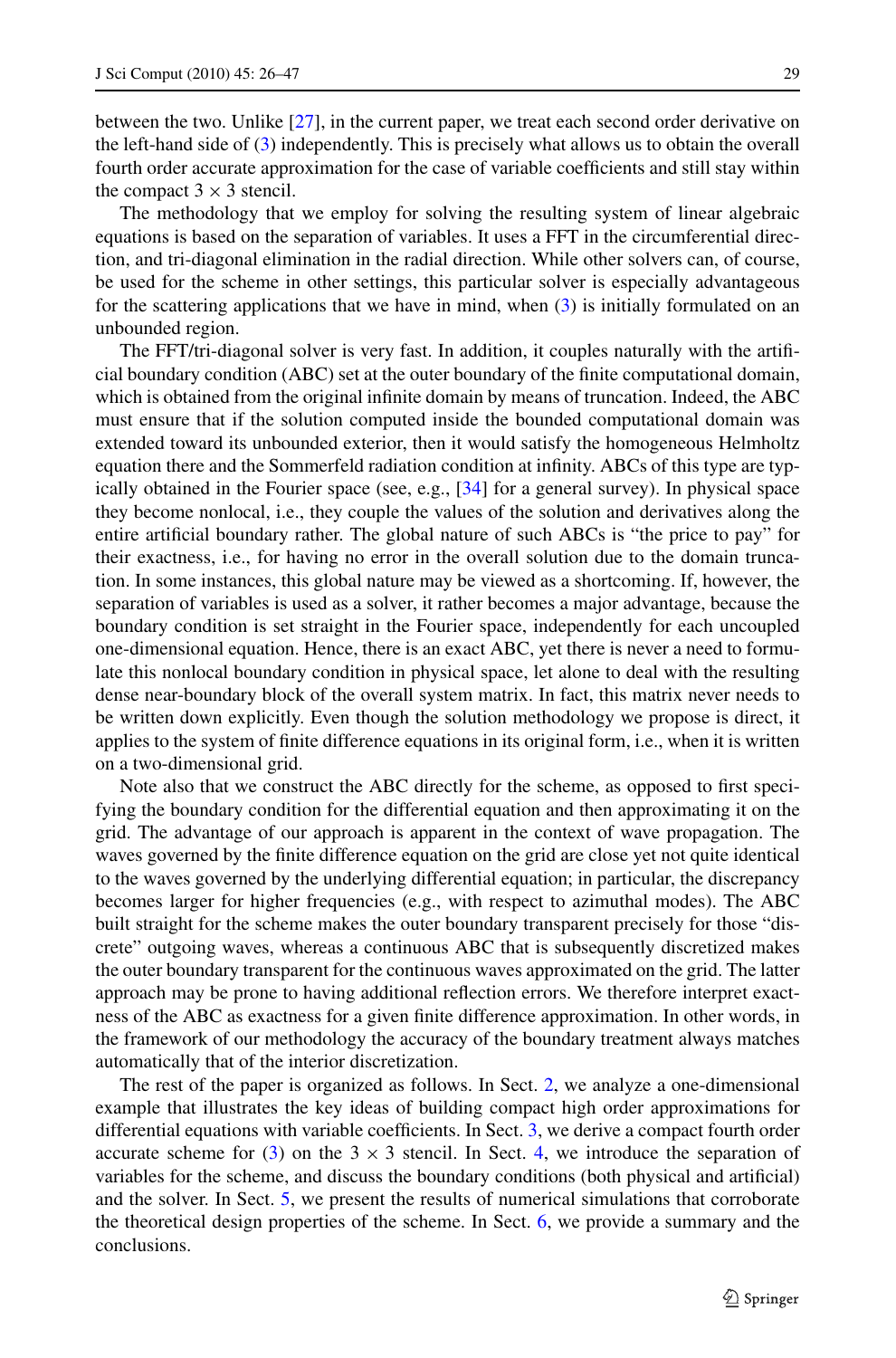### <span id="page-4-0"></span>**2 One-Dimensional Example**

We first consider the following inhomogeneous ODE:

<span id="page-4-7"></span>
$$
\frac{1}{r}\frac{d}{dr}\left(r\frac{du}{dr}\right) + k^2 u = \frac{d^2u}{dr^2} + \frac{1}{r}\frac{du}{dr} + k^2 u = f
$$
\n(4)

where  $f = f(r)$  is assumed given, and recast it for convenience as

<span id="page-4-3"></span><span id="page-4-2"></span><span id="page-4-1"></span>
$$
\frac{1}{r}\frac{d}{dr}\left(r\frac{du}{dr}\right) = \frac{d^2u}{dr^2} + \frac{1}{r}\frac{du}{dr} = F\tag{5}
$$

where  $F \equiv f - k^2 u$  is a formal right-hand side. We first approximate [\(5](#page-4-1)) with second order accuracy:

$$
\frac{1}{r_m} \frac{1}{h} \left( r_{m+1/2} \frac{u_{m+1} - u_m}{h} - r_{m-1/2} \frac{u_m - u_{m-1}}{h} \right) = F_m \tag{6}
$$

Analysis of the truncation error for scheme [\(6](#page-4-2)) shows that

$$
\frac{1}{r_m} \frac{1}{h} \left( r_{m+1/2} \frac{u_{m+1} - u_m}{h} - r_{m-1/2} \frac{u_m - u_{m-1}}{h} \right)
$$
\n
$$
= \frac{1}{r} \frac{d}{dr} \left( r \frac{du}{dr} \right) \bigg|_m + \frac{h^2}{12} \left( u_m^4 + \frac{2}{r} u_m^3 \right) + \mathcal{O}(h^4) \tag{7}
$$

Consequently, to achieve fourth order accuracy, we need to eliminate the term that contains  $u^{(3)}$  and  $u^{(4)}$  on the right-hand side of [\(7\)](#page-4-3). Differentiating [\(5\)](#page-4-1), we have:

<span id="page-4-5"></span><span id="page-4-4"></span>
$$
\frac{d^3u}{dr^3} + \frac{1}{r}\frac{d^2u}{dr^2} - \frac{1}{r^2}\frac{du}{dr} = F'
$$
 (8)

and

$$
\frac{d^4u}{dr^4} + \frac{1}{r}\frac{d^3u}{dr^3} - \frac{2}{r^2}\frac{d^2u}{dr^2} + \frac{2}{r^3}\frac{du}{dr} = F''
$$
 (9)

Multiplying ([8](#page-4-4)) by  $\frac{1}{r}$  and adding to ([9\)](#page-4-5) yields

<span id="page-4-6"></span>
$$
\frac{d^4u}{dr^4} + \frac{2}{r}\frac{d^3u}{dr^3} = F'' + \frac{1}{r}F' + \frac{1}{r^2}\frac{d^2u}{dr^2} - \frac{1}{r^3}\frac{du}{dr}
$$

$$
= F'' + \frac{1}{r}F' + \frac{1}{r^2}\left(\frac{d^2u}{dr^2} - \frac{1}{r}\frac{du}{dr}\right)
$$

$$
= F'' + \frac{1}{r}F' + \frac{1}{r^2}\left(F - \frac{2}{r}\frac{du}{dr}\right)
$$

Therefore, from formula [\(7\)](#page-4-3) we obtain:

$$
\frac{1}{r_m} \frac{1}{h} \left( r_{m+1/2} \frac{u_{m+1} - u_m}{h} - r_{m-1/2} \frac{u_m - u_{m-1}}{h} \right)
$$
  
 
$$
- \frac{h^2}{12} \left( F'' + \frac{1}{r} F' + \frac{1}{r^2} F - \frac{2}{r^3} \frac{du}{dr} \right) \Big|_m = \frac{1}{r} \frac{d}{dr} \left( r \frac{du}{dr} \right) \Big|_m + \mathcal{O}(h^4) \tag{10}
$$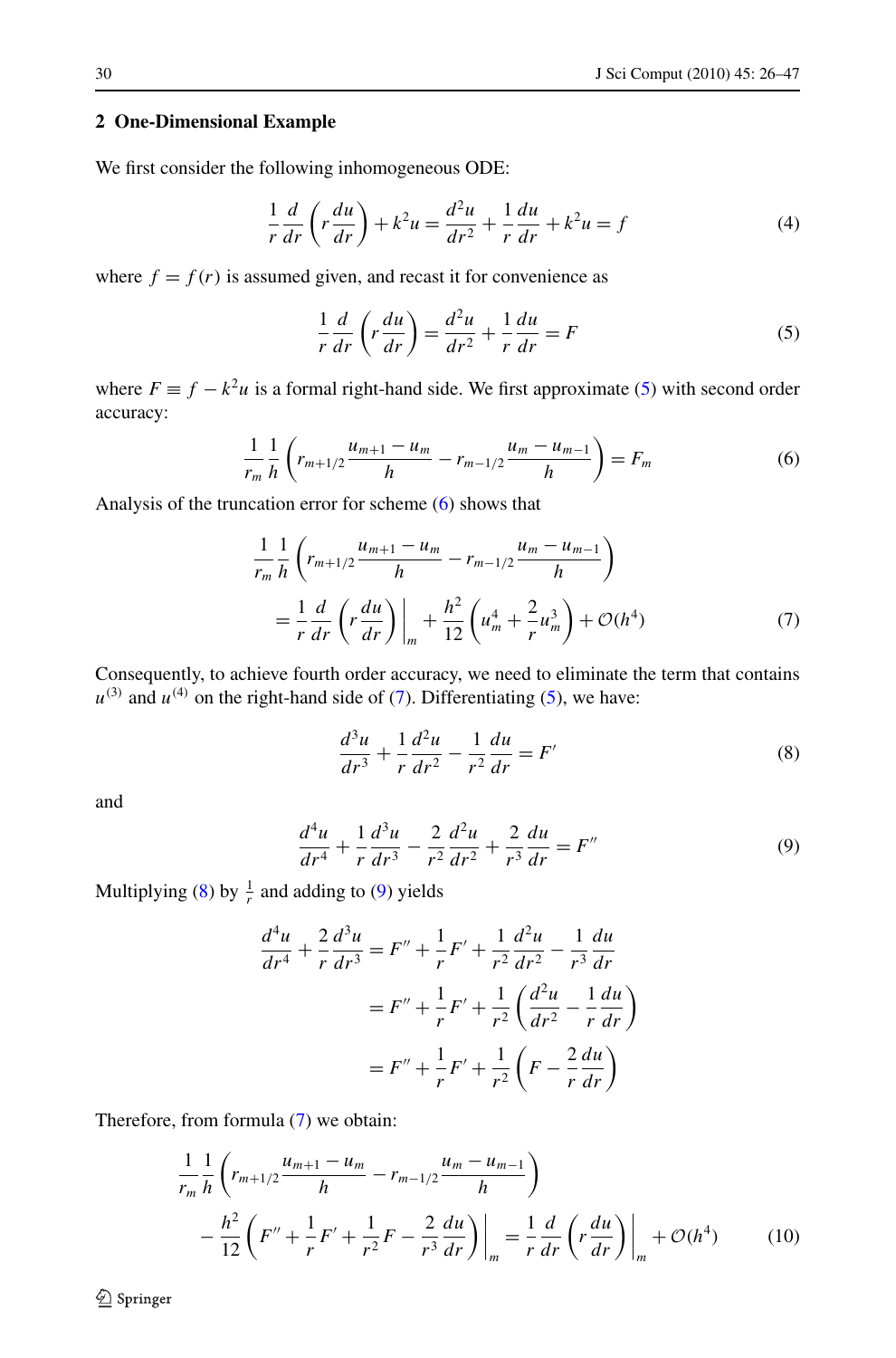Relation ([10](#page-4-6)) yields the following approximation for the original ODE ([4](#page-4-7)) provided that *k* is constant:

<span id="page-5-1"></span>
$$
\frac{1}{r_m} \frac{1}{h} \left( r_{m+1/2} \frac{u_{m+1} - u_m}{h} - r_{m-1/2} \frac{u_m - u_{m-1}}{h} \right) + k^2 u_m
$$

$$
- \frac{h^2}{12} \left( f'' + \frac{1}{r} f' + \left( \frac{1}{r^2} - k^2 \right) (f - k^2 u) - \frac{2}{r^3} \frac{du}{dr} \right) \Big|_m = f_m \tag{11}
$$

where [\(4\)](#page-4-7) was used to replace  $\frac{1}{r}\frac{d}{dr}(r\frac{du}{dr})$  inside the term  $\sim \frac{h^2}{12}$ . Equation ([11](#page-5-1)) is not a true finite difference scheme yet because it still contains continuous derivatives of *f* and of *u*. To transform [\(11\)](#page-5-1) into a fourth order scheme, we first realize that the term multiplied by  $\frac{h^2}{12}$ on the left-hand side of [\(11\)](#page-5-1) does not need to be evaluated exactly. It is sufficient to have it approximated with second order accuracy, because of the factor of  $\frac{h^2}{12}$  in front of it. This can be done for both *f* and *u* by means of the standard central differences on a 3-node stencil. If *f (r)* is known analytically, then one can use the exact derivatives of *f* . In any event, once this is done the approximating relation  $(11)$  becomes a fourth order accurate scheme for  $(4)$  $(4)$  $(4)$ while still maintaining a compact 3-node stencil.

<span id="page-5-0"></span>Let us emphasize that scheme  $(11)$  has been built on a uniform grid,  $h = \text{const.}$  If the grid becomes nonuniform, then already our "point of departure" scheme [\(6\)](#page-4-2) loses accuracy and reduces from second order to first order. Accordingly, the methodology for achieving high order that we have presented most likely won't work in its current form, and will require modification. In Sect. [3,](#page-5-0) we extend this methodology to the two-dimensional case, and we also restrict our consideration to the case of uniform grids only, both in the radial and circumferential directions.

### **3 Two-Dimensional Scheme**

The key consideration that enables us to extend the methodology of Sect. [2](#page-4-0) to the twodimensional equation  $(3)$  $(3)$  is that the fourth order accurate approximations will be built independently for the individual second order differential operators of the Laplacian. Hence, we write the following formal operators based on  $(3)$  $(3)$  $(3)$ :

$$
\frac{1}{r}\frac{\partial}{\partial r}\left(r\frac{\partial u}{\partial r}\right) = F_r \equiv f - k^2 u - \frac{1}{r^2}\frac{\partial^2 u}{\partial \theta^2}
$$
(12a)

<span id="page-5-4"></span><span id="page-5-3"></span><span id="page-5-2"></span>
$$
\frac{1}{r^2} \frac{\partial^2 u}{\partial \theta^2} = F_\theta \equiv f - k^2 u - \frac{1}{r} \frac{\partial}{\partial r} \left( r \frac{\partial u}{\partial r} \right) \tag{12b}
$$

Equation ([12a](#page-5-2)) is identical to [\(5](#page-4-1)) up to the notation. Consequently, we can use formula ([10](#page-4-6)) to obtain a fourth order accurate approximation of the radial part of the Laplacian in [\(3](#page-2-0)):

$$
\frac{1}{r} \frac{\partial}{\partial r} \left( r \frac{\partial u}{\partial r} \right) \Big|_{m,l} = \frac{1}{r_m} \frac{1}{h_r} \left( r_{m+1/2} \frac{u_{m+1,l} - u_{m,l}}{h_r} - r_{m-1/2} \frac{u_{m,l} - u_{m-1,l}}{h_r} \right)
$$

$$
- \frac{h_r^2}{12} \left( F_r'' + \frac{1}{r} F_r' + \frac{1}{r^2} F_r - \frac{2}{r^3} \frac{\partial u}{\partial r} \right) \Big|_{m,l} + \mathcal{O}(h_r^4) \tag{13}
$$

where primes denote differentiation with respect to  $r$ . Relation [\(13\)](#page-5-3) is different from its "parent" relation  $(10)$  in that the auxiliary right-hand side  $F_r$  also contains the second derivative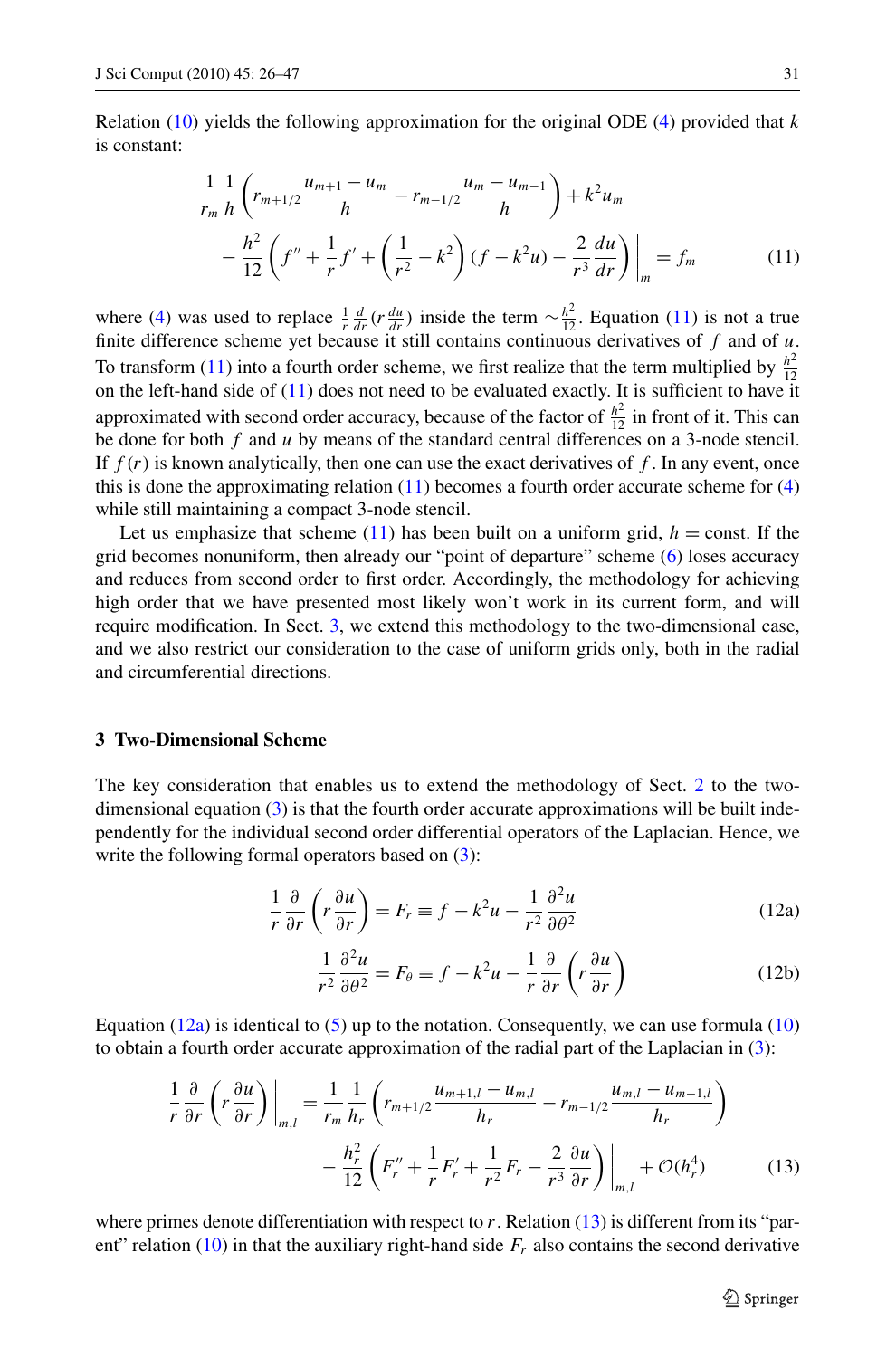with respect to  $\theta$ , see formula ([12a\)](#page-5-2) so that

<span id="page-6-0"></span>
$$
F'_{r} = \frac{\partial f}{\partial r} - k^{2} \frac{\partial u}{\partial r} - \frac{\partial}{\partial r} \left( \frac{1}{r^{2}} \frac{\partial^{2} u}{\partial \theta^{2}} \right)
$$

$$
F''_{r} = \frac{\partial^{2} f}{\partial r^{2}} - k^{2} \frac{\partial^{2} u}{\partial r^{2}} - \frac{\partial^{2}}{\partial r^{2}} \left( \frac{1}{r^{2}} \frac{\partial^{2} u}{\partial \theta^{2}} \right)
$$

Then, approximating the derivatives of *u* with second order accuracy by central differences we get

$$
F_r|_{m,l} = f_{m,l} - k^2 u_{m,l} - \frac{1}{r_m^2} \frac{u_{m,l+1} - 2u_{m,l} + u_{m,l-1}}{h_\theta^2} + \mathcal{O}(h_r^2)
$$
  
\n
$$
F'_r|_{m,l} = \frac{\partial f}{\partial r}\Big|_{m,l} - k^2 \frac{u_{m+1,l} - u_{m-1,l}}{2h_r}
$$
  
\n
$$
- \frac{1}{2h_r} \left( \frac{1}{r_{m+1}^2} \frac{u_{m+1,l+1} - 2u_{m+1,l} + u_{m+1,l-1}}{h_\theta^2} - \frac{1}{r_{m-1}^2} \frac{u_{m-1,l+1} - 2u_{m-1,l} + u_{m-1,l-1}}{h_\theta^2} \right) + \mathcal{O}(h_r^2)
$$
  
\n
$$
F''_r|_{m,l} = \frac{\partial^2 f}{\partial r^2}\Big|_{m,l} - k^2 \frac{u_{m+1,l} - 2u_{m,l} + u_{m-1,l}}{h_r^2}
$$
  
\n
$$
- \frac{1}{h_r^2} \left( \frac{1}{r_{m+1}^2} \frac{u_{m+1,l+1} - 2u_{m+1,l} + u_{m+1,l-1}}{h_\theta^2} - \frac{2}{r_m^2} \frac{u_{m,l+1} - 2u_{m,l} + u_{m,l-1}}{h_\theta^2} + \frac{1}{r_{m-1}^2} \frac{u_{m-1,l+1} - 2u_{m-1,l} + u_{m-1,l-1}}{h_\theta^2} + \mathcal{O}(h_r^2)
$$
 (14)

Substituting expressions  $(14)$  into  $(13)$  $(13)$  $(13)$  and also using the approximation

<span id="page-6-1"></span>
$$
\left. \frac{\partial u}{\partial r} \right|_{m,l} = \frac{u_{m+1,l} - u_{m-1,l}}{2h_r} + \mathcal{O}(h_r^2)
$$
\n(15)

we obtain a fourth order accurate finite difference approximation of *<sup>∂</sup> ∂r (r ∂u ∂r )* on a compact  $3 \times 3$  stencil. Note that the derivatives of f in formulae [\(14\)](#page-6-0) can be done either analytically or numerically by central differences on a 3 point stencil.

The treatment of the second derivative with respect to  $\theta$ , which will be based on ([12b](#page-5-4)), is even more straightforward. We begin with the standard second order accurate central difference scheme:

$$
\frac{1}{r_m^2} \frac{u_{m,l+1} - 2u_{m,l} + u_{m,l-1}}{h_\theta^2} = F_\theta \big|_{m,l}
$$

The analysis of its truncation error shows that

$$
\frac{1}{r_m^2} \frac{u_{m,l+1} - 2u_{m,l} + u_{m,l-1}}{h_\theta^2} = \frac{1}{r^2} \frac{\partial^2 u}{\partial \theta^2} + \frac{1}{r^2} \frac{h_\theta^2}{12} \frac{\partial^4 u}{\partial \theta^4} + \mathcal{O}(h_\theta^4)
$$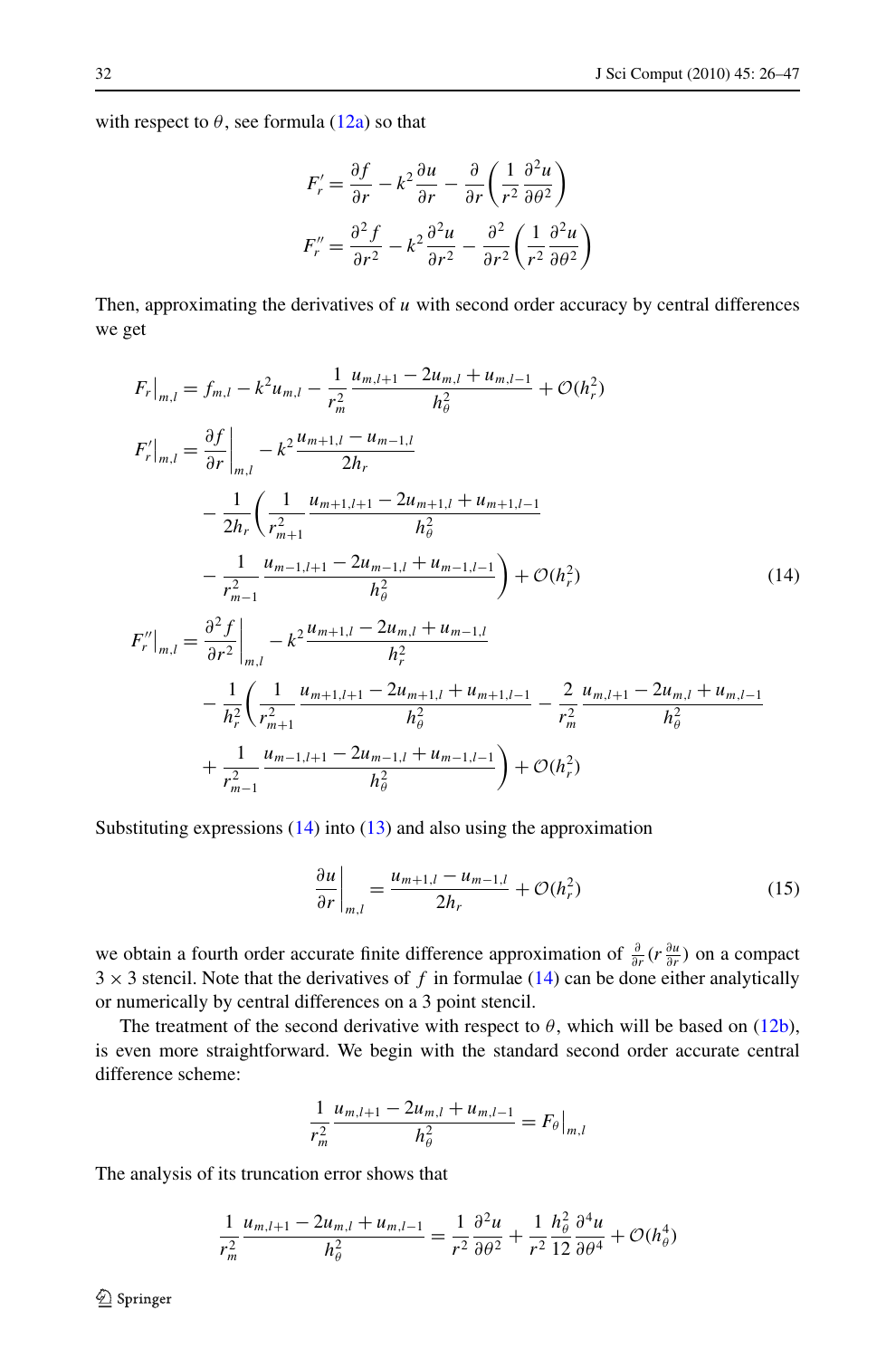Consequently, by differentiating [\(12b](#page-5-4)) we arrive at

$$
\frac{1}{r^2} \frac{\partial^2 u}{\partial \theta^2} \bigg|_{m,l} = \frac{1}{r_m^2} \frac{u_{m,l+1} - 2u_{m,l} + u_{m,l-1}}{h_\theta^2} - \frac{h_\theta^2}{12} F_\theta'' \bigg|_{m,l} + \mathcal{O}(h_\theta^4)
$$
(16)

where primes denote differentiation with respect to  $\theta$ . All the derivatives in  $F_{\theta}^{\prime\prime}$  shall be approximated with second order accuracy

$$
F_{\theta}''\big|_{m,l} = \frac{\partial^2 f}{\partial \theta^2}\bigg|_{m,l} - k^2 \frac{u_{m,l+1} - 2u_{m,l} + u_{m,l-1}}{h_{\theta}^2}
$$
  

$$
- \frac{1}{r_m} \frac{1}{h_{\theta}^2 h_r^2} \left[r_{m+1/2} \left(u_{m+1,l+1} - u_{m,l+1}\right) - r_{m-1/2} \left(u_{m,l+1} - u_{m-1,l+1}\right)\right]
$$
  

$$
- 2 \left(r_{m+1/2} \left(u_{m+1,l} - u_{m,l}\right) - r_{m-1/2} \left(u_{m,l} - u_{m-1,l}\right)\right)
$$
  

$$
+ r_{m+1/2} \left(u_{m+1,l-1} - u_{m,l-1}\right) - r_{m-1/2} \left(u_{m,l-1} - u_{m-1,l-1}\right) + \mathcal{O}(h_{\theta}^2) \qquad (17)
$$

Substituting expression  $(17)$  $(17)$  $(17)$  into  $(16)$  $(16)$  $(16)$ , we obtain a fourth order accurate finite difference approximation of  $\frac{\partial^2 u}{\partial \theta^2}$  on a compact 3 × 3 stencil.

The overall fourth order accurate compact scheme for the Helmholtz equation ([3](#page-2-0)) is then obtained by combining  $(13)$  $(13)$  $(13)$  and  $(16)$  $(16)$  $(16)$ :

<span id="page-7-2"></span>
$$
\frac{1}{r} \frac{\partial}{\partial r} \left( r \frac{\partial u}{\partial r} \right) + \frac{\partial^2 u}{\partial \theta^2} + k^2 u
$$
\n
$$
= \frac{1}{r_m} \frac{1}{h_r} \left( r_{m+1/2} \frac{u_{m+1,l} - u_{m,l}}{h_r} - r_{m-1/2} \frac{u_{m,l} - u_{m-1,l}}{h_r} \right)
$$
\n
$$
+ \frac{1}{r_m^2} \frac{u_{m,l+1} - 2u_{m,l} + u_{m,l-1}}{h_\theta^2}
$$
\n
$$
- \frac{h_r^2}{12} \left( \frac{\partial^2 F_r}{\partial r^2} + \frac{1}{r} \frac{\partial F_r}{\partial r} + \frac{1}{r^2} F_r - \frac{2}{r^3} \frac{\partial u}{\partial r} \right) \Big|_{m,l} - \frac{h_\theta^2}{12} \frac{\partial^2 F_\theta}{\partial \theta^2} \Big|_{m,l} + k^2 u_{m,l} = f_{m,l} \quad (18)
$$

The terms multiplying  $\frac{h_r^2}{12}$  and  $\frac{h_\theta^2}{12}$  are evaluated to second order accuracy according to ([14](#page-6-0)), [\(15\)](#page-6-1), and [\(17](#page-7-0)). We thus obtain

$$
\frac{1}{r_m} \frac{1}{h_r} \left( r_{m+1/2} \frac{u_{m+1,l} - u_{m,l}}{h_r} - r_{m-1/2} \frac{u_{m,l} - u_{m-1,l}}{h_r} \right)
$$
\n
$$
+ \frac{1}{r_m^2} \frac{u_{m,l+1} - 2u_{m,l} + u_{m,l-1}}{h_\theta^2}
$$
\n
$$
- \frac{h_r^2}{12} \left[ \frac{\partial^2 f}{\partial r^2} \Big|_{m,l} - k^2 \frac{u_{m+1,l} - 2u_{m,l} + u_{m-1,l}}{h_r^2} \right]
$$
\n
$$
+ \frac{1}{12h_\theta^2} \left[ \frac{1}{r_{m+1}^2} \left( u_{m+1,l+1} - 2u_{m+1,l} + u_{m+1,l-1} \right) - \frac{2}{r_m^2} \left( u_{m,l+1} - 2u_{m,l} + u_{m,l-1} \right) \right]
$$
\n
$$
+ \frac{1}{r_{m-1}^2} \left( u_{m-1,l+1} - 2u_{m-1,l} + u_{m-1,l-1} \right)
$$

<span id="page-7-1"></span><span id="page-7-0"></span>

2 Springer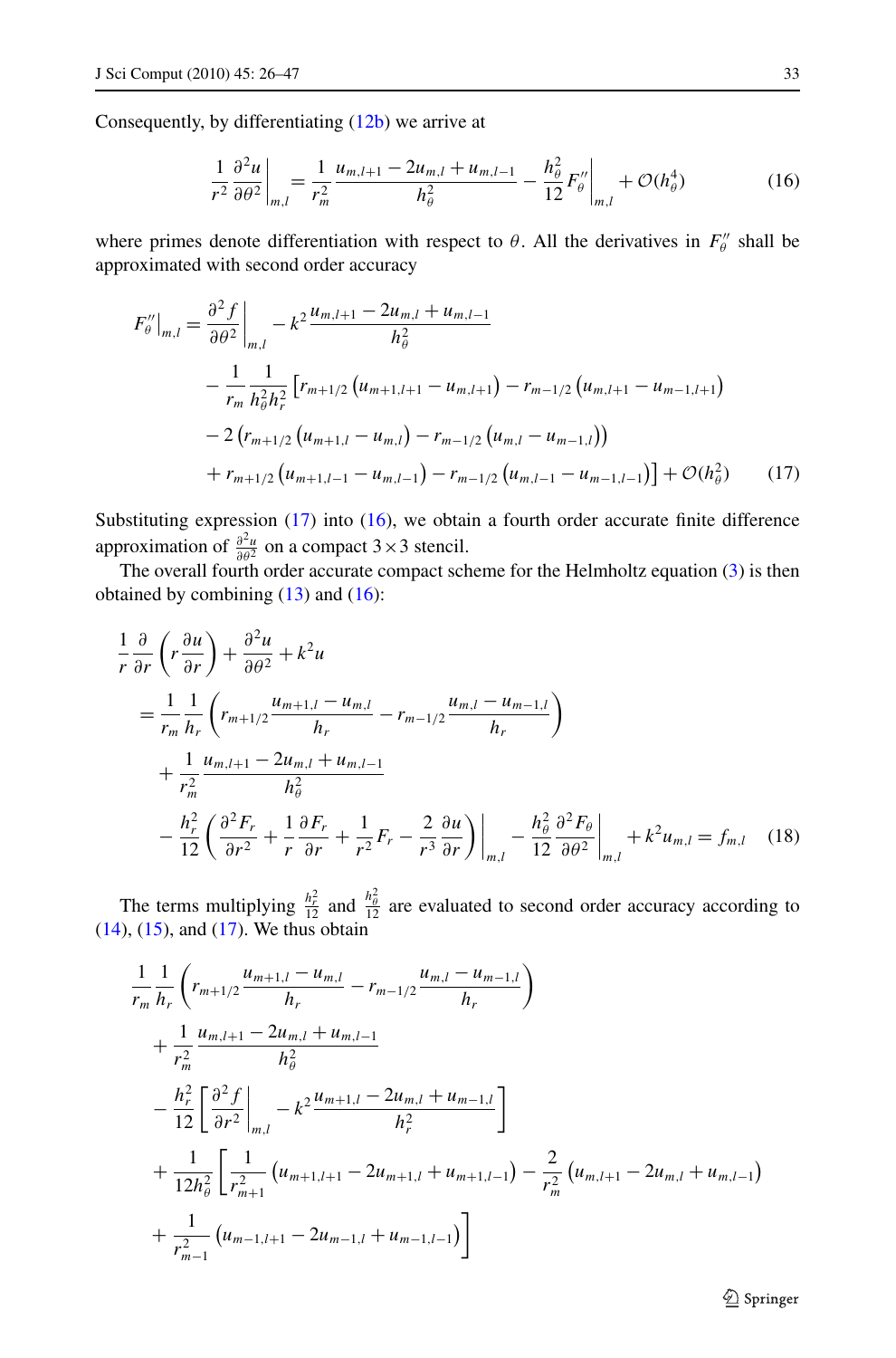<span id="page-8-3"></span>
$$
-\frac{h_r^2}{12r_m} \left[ \frac{\partial f}{\partial r} \Big|_{m,l} - k^2 \frac{u_{m+1,l} - u_{m-1,l}}{2h_r} - \frac{1}{2h_r h_{\theta}^2} \left( \frac{1}{r_{m+1}^2} \left( u_{m+1,l+1} - 2u_{m+1,l} + u_{m+1,l-1} \right) \right) - \frac{1}{r_{m-1}^2} \left( u_{m-1,l+1} - 2u_{m-1,l} + u_{m-1,l-1} \right) \right) \Bigg] - \frac{h_r^2}{12r_m^2} \left( f_{m,l} - k^2 u_{m,l} - \frac{1}{r_m^2 h_{\theta}^2} \left( u_{m,l+1} - 2u_{m,l} + u_{m,l-1} \right) \right) + \frac{h_r}{12r_m^3} \left( u_{m+1,l} - u_{m-1,l} \right) - \frac{h_{\theta}^2}{12} \left[ \frac{\partial^2 f}{\partial \theta^2} \Big|_{m,l} - k^2 \frac{u_{m,l+1} - 2u_{m,l} + u_{m,l-1}}{h_{\theta}^2} \right] + \frac{1}{12h_r^2 r_m} \left[ r_{m+1/2} (u_{m+1,l+1} - u_{m,l+1}) - r_{m-1/2} (u_{m,l+1} - u_{m-1,l+1}) - 2 \left( r_{m+1/2} (u_{m+1,l} - u_{m,l}) - r_{m-1/2} (u_{m,l} - u_{m-1,l}) \right) \right) + r_{m+1/2} (u_{m+1,l-1} - u_{m,l-1}) - r_{m-1/2} (u_{m,l-1} - u_{m-1,l-1}) \Bigg] + k^2 u_{m,l} = f_{m,l} \tag{19}
$$

### <span id="page-8-4"></span><span id="page-8-0"></span>**4 Boundary Conditions and the Solver**

#### 4.1 Continuous Boundary Conditions

We will solve the Helmholtz equation  $(3)$  on an annular domain

<span id="page-8-2"></span><span id="page-8-1"></span>
$$
\{(r,\theta) \mid R_0 \le r \le R_1, \ 0 \le \theta < 2\pi\} \tag{20}
$$

This will allow a comparison of our numerical results against exact solutions that are available in the literature [\[8](#page-20-24)] for the scattering of plane waves off cylindrical shapes, see Sect. [5](#page-14-0). The boundary condition on the surface of the cylinder  $r = R_0$  can be either Dirichlet or Neumann. If the unknown variable *u* in ([3](#page-2-0)) is interpreted as acoustic pressure, then the former corresponds to sound-soft scattering and the latter corresponds to sound-hard scattering. Other boundary conditions can also be considered, and we will report on their implementation in a future publication.

The boundary condition at the outer boundary  $r = R_1$  requires special attention. As we are going to solve scattering problems, this boundary condition must guarantee the reflectionless propagation of all the scattered (i.e., outgoing) waves. To attain this capability, we will use the exact nonlocal artificial boundary condition (ABC) at  $r = R_1$  which will be equivalent to the Sommerfeld radiation condition at infinity.

To derive the ABC, we will use a natural assumption that even though inside the domain ([20](#page-8-1)) we generally allow  $f \neq 0$ , in the far field, i.e., for  $r \geq R_1$  [\(3\)](#page-2-0) becomes homogeneous,  $f = 0$ . Then, after the azimuthal Fourier transform we obtain a collection of uncoupled ODEs that govern the individual modes  $\hat{u}_j = \hat{u}_j(r)$ :

$$
\frac{1}{r}\frac{d}{dr}\left(r\frac{d\hat{u}_j}{dr}\right) - \frac{j^2}{r^2}\hat{u}_j + k^2\hat{u}_j = 0 \quad j = 0, \pm 1, \pm 2, \dots, r \ge R_1
$$
\n(21)

 $\mathcal{D}$  Springer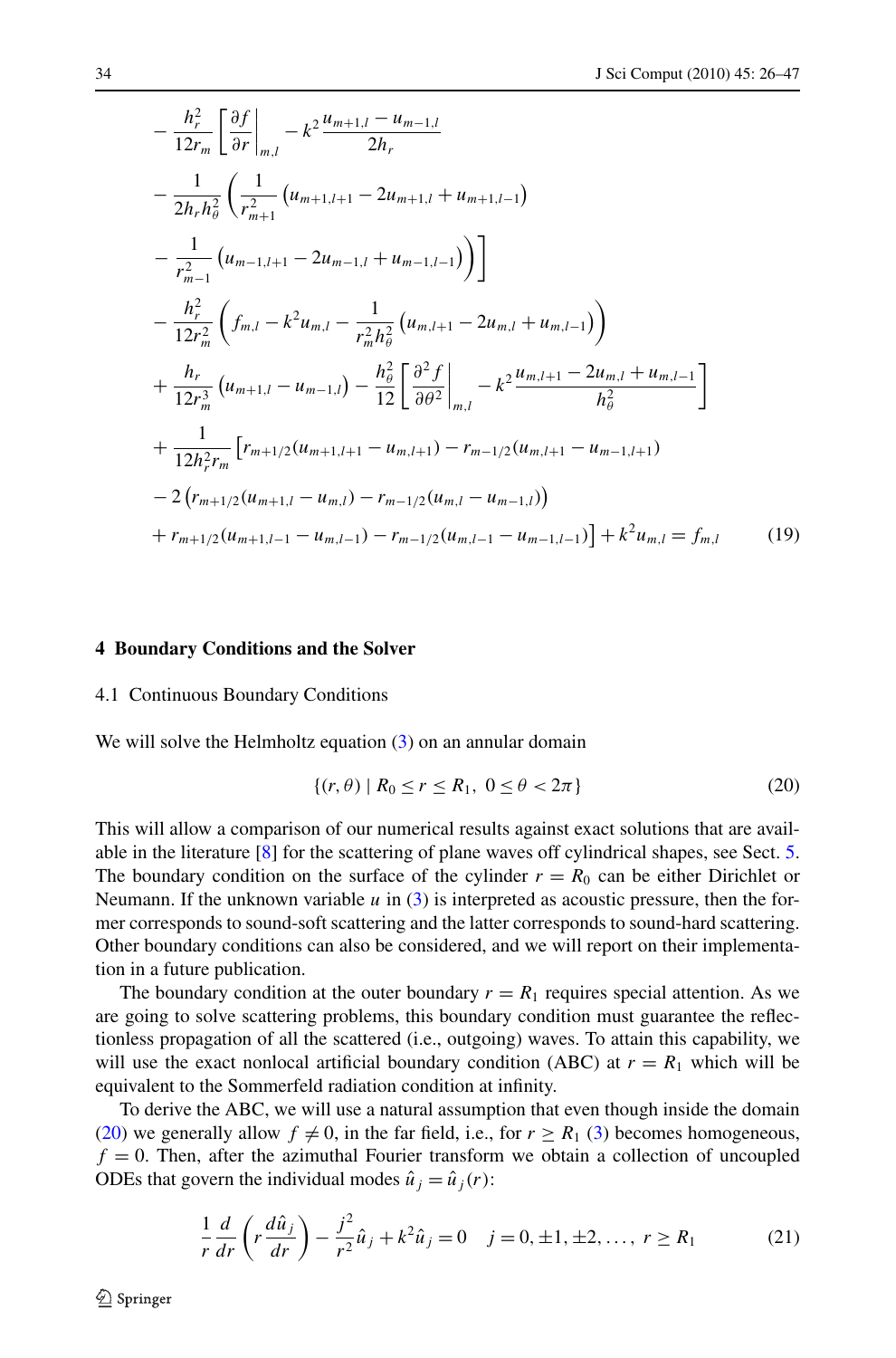Each equation [\(21\)](#page-8-2) is a Bessel equation, and has two linearly independent solutions that can be taken in the form of the Hankel functions  $H_j^{(1)}(kr)$  and  $H_j^{(2)}(kr)$ . Out of the two, only  $H_j^{(2)}(kr)$  satisfies the radiation condition at infinity.<sup>1</sup> Hence, an equivalent boundary condition at  $r = R_1$  for a given *j* can be written in the form of a Wronskian:

<span id="page-9-1"></span>
$$
\det \begin{bmatrix} \hat{u}_j(r) & H_j^{(2)}(kr) \\ \frac{d}{dr}\hat{u}_j(r) & \frac{d}{dr}H_j^{(2)}(kr) \end{bmatrix}\bigg|_{r=R_1} = 0
$$

which yields

$$
\left. \frac{d\hat{u}_j}{dr} \right|_{r=R_1} = \hat{u}_j(r) \frac{\frac{d}{dr} H_j^{(2)}(kr)}{H_j^{(2)}(kr)} \right|_{r=R_1}
$$
\n(22)

The ABC ([22](#page-9-1)) is formulated in the Fourier space for every  $j = 0, \pm 1, \pm 2, \ldots$  and is exact. Its discrete counterpart derived in Sect. [4.3.1](#page-10-0) provides superior numerical accuracy, as demonstrated by the experiments of Sect. [5.](#page-14-0) If transformed back into the configuration space, the ABC [\(22\)](#page-9-1) becomes nonlocal, i.e., it couples the points along the entire artificial boundary  $r = R_1$ . This nonlocality, however, is by no means a disadvantage.<sup>[2](#page-9-2)</sup> In fact, it never manifests itself because the ABC [\(22\)](#page-9-1) needs to be implemented only in the transformed space when combined with our solver, which is based on the separation of variables. The latter, in turn, is an obvious logical choice for  $(3)$  $(3)$  $(3)$ , which is written in polar coordinates and hence suggests the use of the azimuthal Fourier transform.

Note, that the well-known local first order Bayliss-Turkel radiation boundary condition of  $[6]$  $[6]$  $[6]$  can be obtained from  $(22)$  $(22)$  $(22)$  as an approximation. This is done by disregarding all the modes except  $j = 0$  and employing asymptotic expressions for the Hankel functions of large arguments.

### 4.2 Solution by Separation of Variables

Scheme  $(18)$  is implemented on the polar grid uniform in each direction:

$$
\{(r_m, \theta_l) \mid r_m = R_0 + mh_r, \ \theta_l = lh_\theta\}
$$
  

$$
h_r = \frac{R_1 - R_0}{M}, \ m = 0, 1, ..., M, \ h_\theta = \frac{2\pi}{L}, \ l = 0, 1, ..., L - 1
$$
 (23)

<span id="page-9-2"></span><span id="page-9-0"></span>The number of cells in the azimuthal direction  $L$  is chosen as a power of 2 to facilitate efficient application of the FFT. The forward and backward discrete azimuthal Fourier transforms are taken in the complex form:

<span id="page-9-5"></span><span id="page-9-4"></span><span id="page-9-3"></span>
$$
\hat{u}_{m,j} = \sum_{l=0}^{L-1} u_{m,l} e^{-ijlh_\theta}
$$
\n(24a)

$$
u_{m,l} = \frac{1}{L} \sum_{j=0}^{L-1} \hat{u}_{m,j} e^{ijlh_{\theta}}
$$
 (24b)

<sup>&</sup>lt;sup>1</sup>Choosing  $H_j^{(2)}(kr)$  or  $H_j^{(1)}(kr)$  depends on the sign in the time Fourier transform used to reduce the wave equation to the Helmholtz equation.

<sup>&</sup>lt;sup>2</sup>More detail on the local vs. nonlocal artificial boundary conditions for a large variety of problems in scientific computing can be found in the review paper [\[34\]](#page-21-2).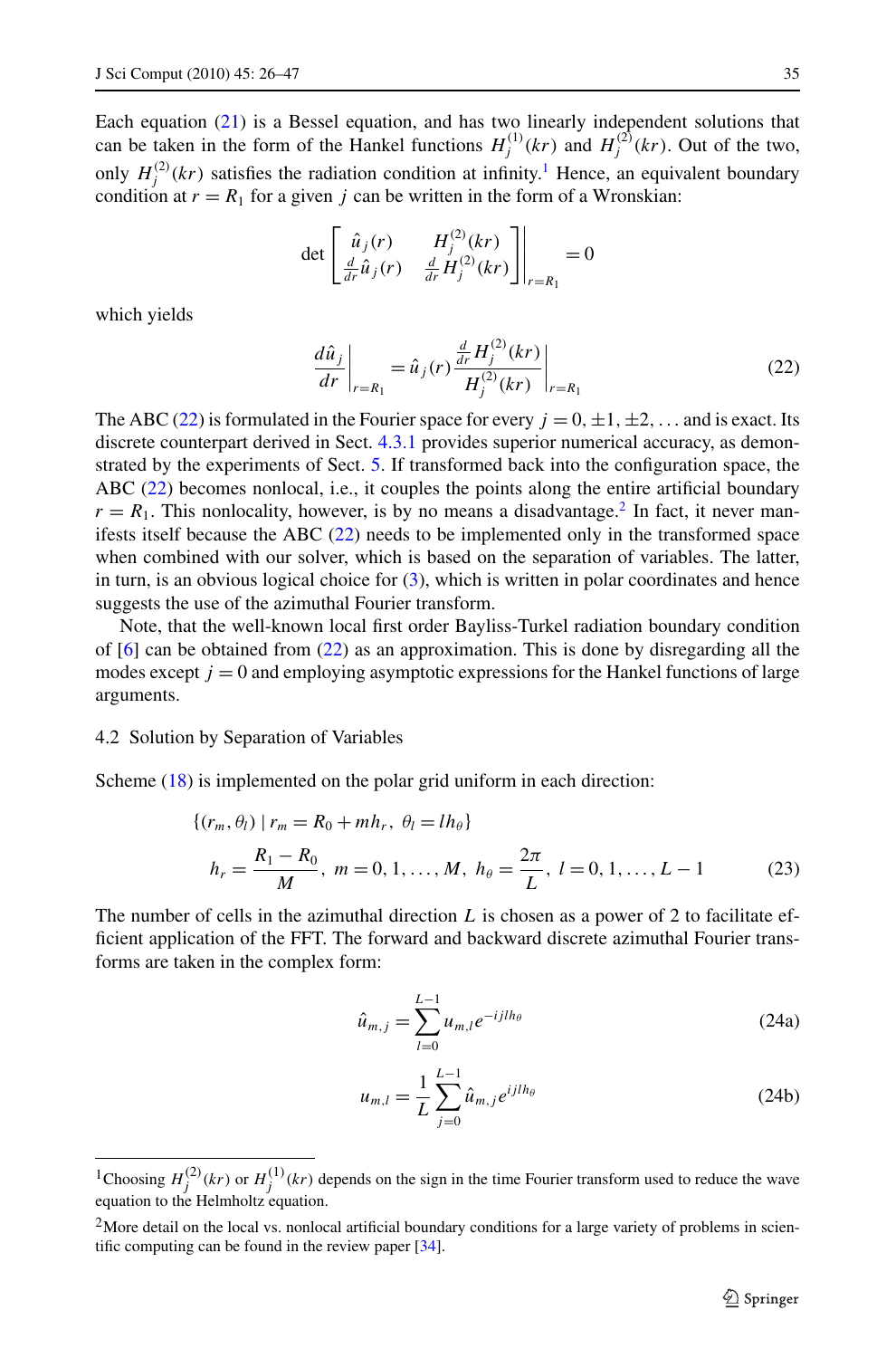because the solution of  $(3)$  $(3)$  is expected to be complex.

Application of the Fourier transform to scheme ([18\)](#page-7-2) (or, equivalently, ([19](#page-8-3))) allows a separation of the variables. Namely, we substitute the solution  $u_{m,l}$  in the form of the sum ([24b](#page-9-3)) and then apply [\(24a](#page-9-4)) to obtain a system of uncoupled ordinary difference equations in the radial direction:

$$
\frac{1}{r_m} \frac{1}{h_r} \left( r_{m+1/2} \frac{\hat{u}_{m+1,j} - \hat{u}_{m,j}}{h_r} - r_{m-1/2} \frac{\hat{u}_{m,j} - \hat{u}_{m-1,j}}{h_r} \right) \n+ \left( k^2 + \frac{v_j^2}{r_m^2} \right) \hat{u}_{m,j} - \frac{h_r^2}{12} \left( \frac{\partial^2 \hat{F}_r}{\partial r^2} + \frac{1}{r} \frac{\partial \hat{F}_r}{\partial r} + \frac{1}{r^2} \hat{F}_r \right) \Big|_{m,j} \n+ \frac{h_r^2}{12} \frac{2}{r_m^3} \frac{\hat{u}_{m+1,j} - \hat{u}_{m-1,j}}{2h_r} - \frac{h_\theta^2}{12} v_j^2 \hat{F}_\theta \Big|_{m,j} = \hat{f}_{m,j} \quad j = 0, 1, ..., L - 1 \qquad (25)
$$

In formula  $(25)$  $(25)$  $(25)$ , the quantity

<span id="page-10-4"></span><span id="page-10-3"></span><span id="page-10-2"></span><span id="page-10-1"></span>
$$
v_j^2 = -\frac{4}{h_\theta^2} \sin^2\left(\frac{jh_\theta}{2}\right) \tag{26}
$$

is the eigenvalue of the second order central difference operator with respect to  $\theta$  that corresponds to the *j*-th eigenfunction  $e^{i j l h_\theta}$ , see ([24b](#page-9-3)).

Similar to scheme [\(18\)](#page-7-2), the correction terms that enable fourth order accuracy need to be defined for  $(25)$  $(25)$  $(25)$ . To do that, we use  $(14)$ ,  $(17)$  $(17)$  $(17)$  and substitute the expressions

$$
\hat{F}_r|_{m,j} = \hat{f}_{m,j} - \left(k^2 + \frac{v_j^2}{r_m^2}\right)\hat{u}_{m,j}
$$
\n
$$
\frac{\partial \hat{F}_r}{\partial r}\Big|_{m,j} = \frac{\partial \hat{f}}{\partial r}\Big|_{m,j} - \left(k^2 + \frac{v_j^2}{2h_r}\right)\left(\frac{\hat{u}_{m+1,j}}{r_{m+1}^2} - \frac{\hat{u}_{m-1,j}}{r_{m-1}^2}\right)
$$
\n
$$
\frac{\partial^2 \hat{F}_r}{\partial r^2}\Big|_{m,j} = \frac{\partial^2 \hat{f}}{\partial r^2}\Big|_{m,j} - \left(k^2 + \frac{v_j^2}{h_r^2}\right)\left(\frac{\hat{u}_{m+1,j}}{r_{m+1}^2} - \frac{2\hat{u}_{m,j}}{r_m^2} + \frac{\hat{u}_{m-1,j}}{r_{m-1}^2}\right)
$$
\n(27)

and

$$
\hat{F}_{\theta}|_{m,j} = \hat{f}_{m,j} - k^2 \hat{u}_{m,j} - \frac{1}{r_m} \frac{1}{h_r} \left( r_{m+1/2} \frac{\hat{u}_{m+1,j} - \hat{u}_{m,j}}{h_r} - r_{m-1/2} \frac{\hat{u}_{m,j} - \hat{u}_{m-1,j}}{h_r} \right)
$$
(28)

into [\(25\)](#page-10-1), which completes the difference equation at every node *m*.

<span id="page-10-0"></span>Altogether, formulae ([25](#page-10-1)), ([26](#page-10-2)), ([27](#page-10-3)), and ([28](#page-10-4)) define a system of *L* independent difference equations with respect to the unknown variables  $\hat{u}_{m,j}$ . The subscript *m* in ([25](#page-10-1)) plays the role of the argument, whereas *j* is the Fourier parameter. We emphasize that since the original two-dimensional scheme [\(18\)](#page-7-2) is written on a compact  $3 \times 3$  stencil, each equation ([25](#page-10-1)) is a second order difference equation. Hence, it can be solved efficiently by the standard tri-diagonal elimination, which is an important advantage.

#### 4.3 Discrete Boundary Conditions

### *4.3.1 Discrete ABC at the Outer Boundary*

To solve  $(25)$  $(25)$  $(25)$  for a given *j*, one needs to supplement it with the boundary conditions. To obtain a discrete fourth order accurate counterpart of the ABC [\(22\)](#page-9-1), we begin with the fol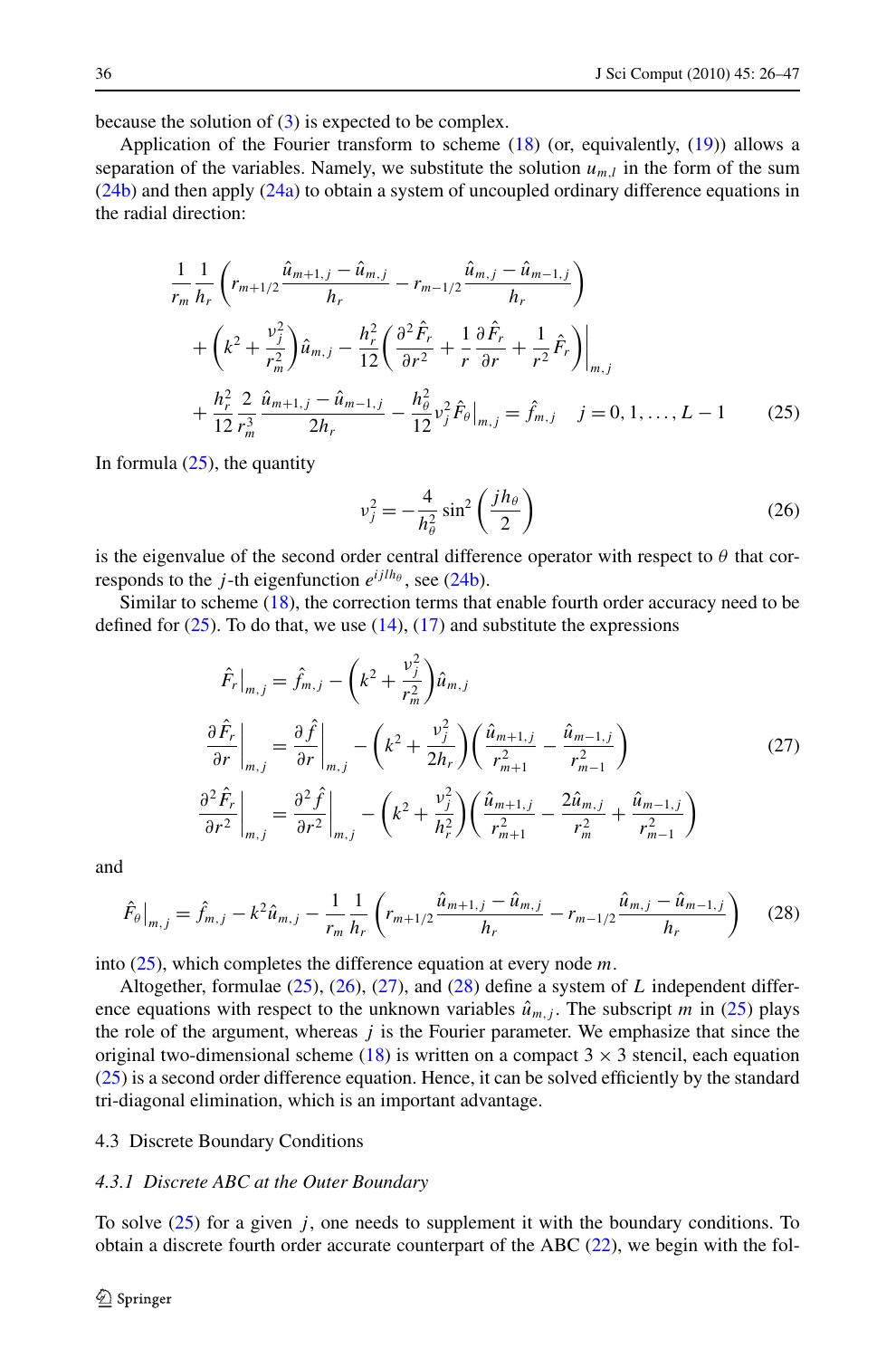lowing semi-discrete version of ([3](#page-2-0)) for  $f = 0$  and for every  $l = 0, 1, \ldots, L - 1$ :

<span id="page-11-0"></span>
$$
\frac{1}{r}\frac{d}{dr}\left(r\frac{du_l}{dr}\right) + \frac{1}{r^2}\frac{u_{l+1} - 2u_l + u_{l-1}}{h_\theta^2} + \frac{h_\theta^2}{12}\left\{\frac{1}{r}\frac{d}{dr}\left(r\frac{d}{dr}\right) + k^2\right\}\frac{u_{l+1} - 2u_l + u_{l-1}}{h_\theta^2} + k^2 u_l = 0
$$
\n(29)

In ([29](#page-11-0)), we have kept continuous differentiation with respect to *r* and introduced fourth order compact finite differences with respect to  $\theta$ . The discrete Fourier transform applied to ([29](#page-11-0)) yields:

$$
\frac{1}{r}\frac{d}{dr}\left(r\frac{d\hat{w}_j}{dr}\right) + \frac{v_j^2}{r^2}\hat{u}_j + k^2\hat{w}_j = 0 \quad j = 0, 1, ..., L-1, \ \hat{w}_j \stackrel{\text{def}}{=} \hat{u}_j\left(1 + \frac{h_\theta^2}{12}v_j^2\right)
$$

or equivalently:

$$
\frac{1}{r}\frac{d}{dr}\left(r\frac{d\hat{u}_j}{dr}\right) + \frac{\tilde{v}_j^2}{r^2}\hat{u}_j + k^2\hat{u}_j = 0 \quad j = 0, 1, ..., L - 1
$$
\n(30)

where the modified eigenvalue is defined as  $(cf. formula (26))$  $(cf. formula (26))$  $(cf. formula (26))$ 

<span id="page-11-2"></span><span id="page-11-1"></span>
$$
\tilde{\nu}_j^2 = \nu_j^2 \left( 1 + \frac{h_\theta^2}{12} \nu_j^2 \right)^{-1}
$$

Each equation ([30](#page-11-1)) is also a Bessel equation (recall,  $v_j^2$  is negative), and repeating the previous analysis we arrive at the semi-discrete ABC that will be convenient to apply at a half-node radial location:

$$
\left. \frac{d\hat{u}_j}{dr} \right|_{r=R_1-h_r/2} = \hat{u}_j(r) \frac{\frac{d}{dr} H_{|\tilde{v}_j|}^{(2)}(kr)}{H_{|\tilde{v}_j|}^{(2)}(kr)} \bigg|_{r=R_1-h_r/2} \qquad j=0,1,\ldots,L-1 \tag{31}
$$

We note that we use the half-node location only for convenience, and this is not necessary. Boundary condition [\(31\)](#page-11-2) differs from the previous continuous version, see formula ([22](#page-9-1)), in two aspects. First, the range of *j* is finite, and second, the Hankel functions involved are of a non-integer order.

What remains is to approximate relations  $(31)$  on the grid with fourth order accuracy using compact finite differences. Differentiating [\(30\)](#page-11-1) and replacing the second derivative via the equation itself, we find:

$$
\hat{u}''_j = -\frac{1}{r}\hat{u}'_j - \frac{\tilde{v}_j^2}{r^2}\hat{u}_j - k^2\hat{u}_j
$$
  

$$
\hat{u}'''_j = \left(\frac{-\tilde{v}_j^2 + 2}{r^2} - k^2\right)\hat{u}'_j + \left(\frac{3\tilde{v}_j^2}{r^3} + \frac{k^2}{r}\right)\hat{u}_j
$$

Then, at the cell center  $M - 1/2$  of the grid ([23](#page-9-5)), which corresponds to  $r = r_{M-1/2}$  $R_1 - h_r/2$ , we can write

$$
\hat{u}'_{M-1/2,j} = \frac{\hat{u}_{M,j} - \hat{u}_{M-1,j}}{h_r} - \frac{h_r^2}{24} u'''_{M-1/2,j} + \mathcal{O}(h_r^4)
$$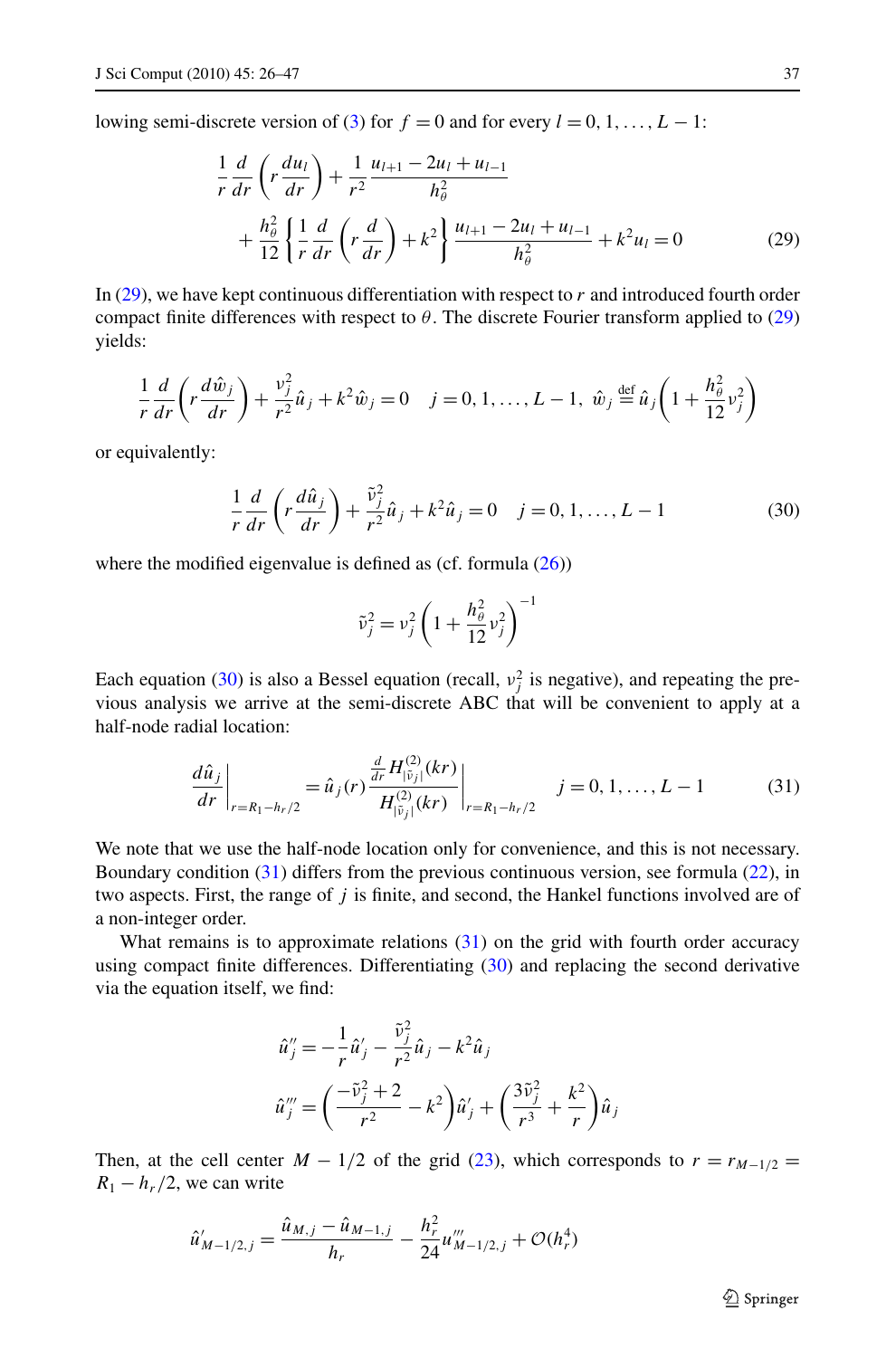<span id="page-12-1"></span><span id="page-12-0"></span>
$$
= \frac{\hat{u}_{M,j} - \hat{u}_{M-1,j}}{h_r} - \frac{h_r^2}{24} \left[ \left( \frac{-\tilde{v}_j^2 + 2}{r_{M-1/2}^2} - k^2 \right) \frac{\hat{u}_{M,j} - \hat{u}_{M-1,j}}{h_r} + \left( \frac{3\tilde{v}_j^2}{r_{M-1/2}^3} + \frac{k^2}{r_{M-1/2}} \right) \frac{\hat{u}_{M,j} + \hat{u}_{M-1,j}}{2} \right] + \mathcal{O}(h_r^4)
$$
(32)

and

$$
\hat{u}_{M-1/2,j} = \frac{\hat{u}_{M,j} + \hat{u}_{M-1,j}}{2} - \frac{h_r^2}{8} u''_{M-1/2,j} + \mathcal{O}(h_r^4)
$$

$$
= \frac{\hat{u}_{M,j} + \hat{u}_{M-1,j}}{2} - \frac{h_r^2}{8} \left[ -\frac{1}{r_{M-1/2}} \frac{\hat{u}_{M,j} - \hat{u}_{M-1,j}}{h_r} - \left( \frac{\tilde{v}_j^2}{r_{M-1/2}^2} + k^2 \right) \frac{\hat{u}_{M,j} + \hat{u}_{M-1,j}}{2} \right] + \mathcal{O}(h_r^4) \tag{33}
$$

Finally, let us introduce a new notation (see  $(31)$ ):

<span id="page-12-3"></span><span id="page-12-2"></span>
$$
\alpha_{j} = \frac{\frac{d}{dr} H_{|\tilde{v}_{j}|}^{2}(kr)}{H_{|\tilde{v}_{j}|}^{2}(kr)}\bigg|_{r=R_{1}-h_{r}/2}
$$
\n(34)

Then, substituting expressions ([32](#page-12-0)) and ([33](#page-12-1)) into ([31](#page-11-2)) and dropping the  $O(h_r^4)$  terms, we arrive at

$$
\frac{\hat{u}_{M,j} - \hat{u}_{M-1,j}}{h_r} \left[ \underbrace{1 - \frac{h_r^2}{24} \left( \frac{-\tilde{v}_j^2 + 2}{r_{M-1/2}^2} - k^2 \right) - \alpha_j \frac{h_r^2}{8} \frac{1}{r_{M-1/2}} \right]}_{\beta_j}
$$
\n
$$
= \frac{\hat{u}_{M,j} + \hat{u}_{M-1,j}}{2} \left[ \underbrace{\alpha_j + \frac{h_r^2}{24} \left( \frac{3\tilde{v}_j^2}{r_{M-1/2}^3} + \frac{k^2}{r_{M-1/2}} \right) + \alpha_j \frac{h_r^2}{8} \left( \frac{\tilde{v}_j^2}{r_{M-1/2}^2} + k^2 \right)}_{\gamma_j} \right]
$$

which yields the following fourth order accurate discrete ABC:

$$
\hat{u}_{M,j} = \hat{u}_{M-1,j} \left( \frac{\beta_j}{h_r} + \frac{\gamma_j}{2} \right) \left( \frac{\beta_j}{h_r} - \frac{\gamma_j}{2} \right)^{-1} \quad j = 0, 1, \dots, L-1 \tag{35}
$$

In practical terms, for every given *j* ([35](#page-12-2)) provides a missing relation between the last and second to last components of the vector  $[\hat{u}_{0,j}, \hat{u}_{1,j}, \dots, \hat{u}_{M-1,j}, \hat{u}_{M,j}]^T$ , which is to be determined by solving the tri-diagonal system  $(25)$ . In other words, relation  $(35)$  completes the lower right corner of the corresponding tri-diagonal matrix. Note, that a simpler, second order, version of the ABC [\(35\)](#page-12-2) was constructed in [\[22,](#page-20-26) Sect. 3.3].

Let us also emphasize that as scheme [\(18\)](#page-7-2) is compact and, accordingly, each difference equation ([25](#page-10-1)) is second order, it does not need any additional boundary conditions at the outer surface  $r = R_1$  beyond the radiation conditions required by physics. A fourth order scheme built on a wider stencil would require additional, purely numerical, boundary conditions, as constructed, for example, in [[15](#page-20-27)].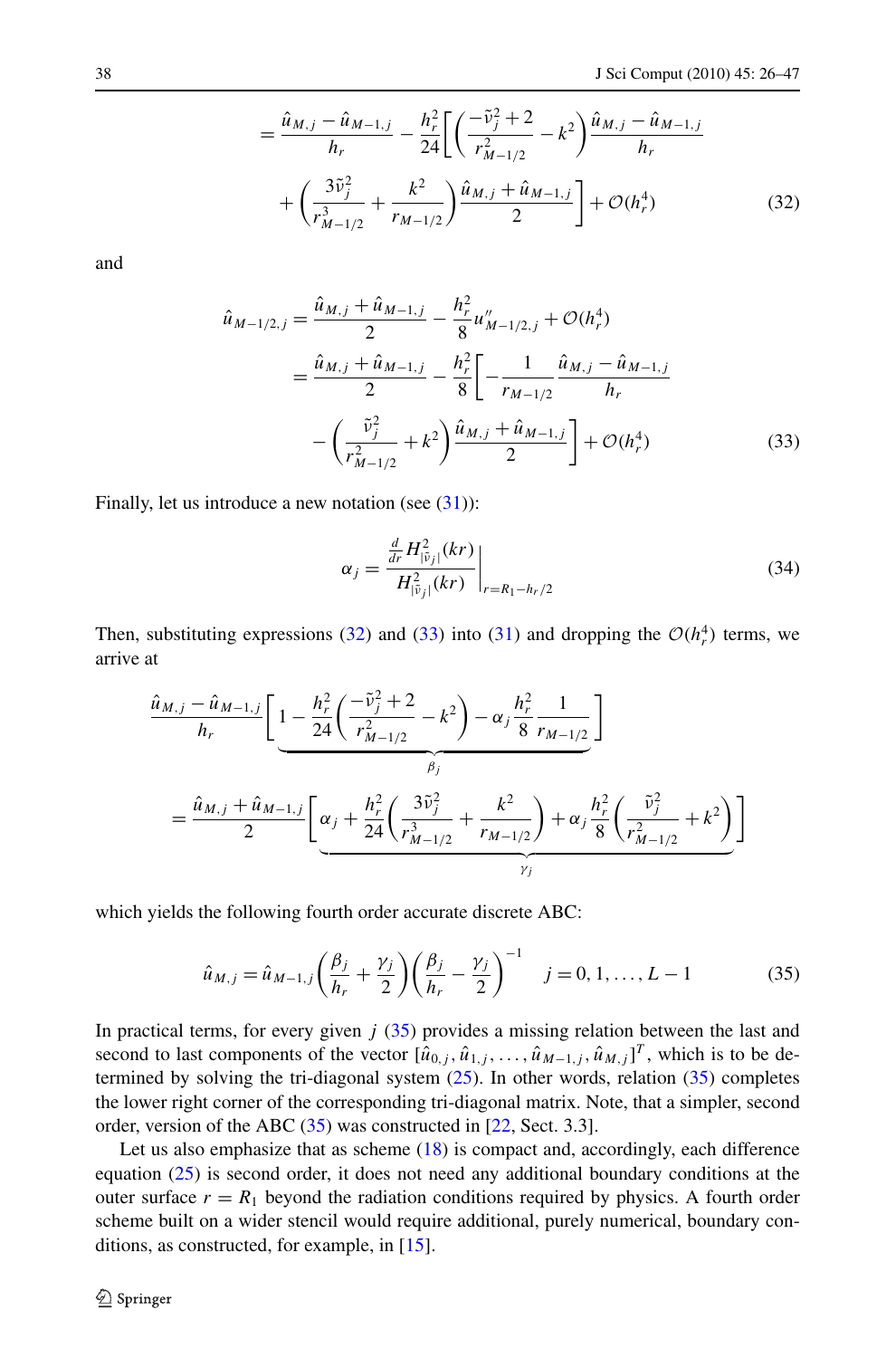### *4.3.2 Discrete Boundary Conditions on the Surface*

Implementation of a Dirichlet boundary condition at  $r = R_0$  is straightforward. If in the configuration space we have

$$
u_{0,l} = g_l, \quad l = 0, 1, \ldots, L-1
$$

then in the Fourier space we have

$$
\hat{u}_{0,j} = \hat{g}_j, \quad j = 0, 1, \dots, L-1
$$

The latter relation completes the upper left corner of the tri-diagonal matrix of system ([25](#page-10-1)). Implementation of a Neumann boundary condition at  $r = R_0$ 

<span id="page-13-0"></span>
$$
\left. \frac{\partial u}{\partial r} \right|_{r=R_0} = g(\theta)
$$

is a little bit more involved, although it is very similar to the implementation of the discrete ABC in Sect. [4.3.1](#page-10-0). First, we slightly modify the grid ([23](#page-9-5)) so that the location of the boundary  $r = R_0$  is at a half-node,  $R_0 = r_{1/2}$  (again, this modification is not necessary and is only done for convenience):

$$
\{(r_m, \theta_l) \mid r_m = R_0 + (m - 1/2)h_r, \theta_l = lh_\theta\}
$$
  

$$
h_r = \frac{R_1 - R_0}{M - 1/2}, \ m = 0, 1, ..., M, \ h_\theta = \frac{2\pi}{L}, \ l = 0, 1, ..., L - 1
$$

After the Fourier transform we only have derivatives with respect to  $r$ . We then employ a direct analogue of expression ([32](#page-12-0)) that yields a fourth order accurate approximation of the first derivative with respect to *r*:

$$
\hat{u}'_{1/2,j} = \frac{\hat{u}_{1,j} - \hat{u}_{0,j}}{h_r} - \frac{h_r^2}{24} \left[ \left( \frac{-\tilde{v}_j^2 + 2}{r_{1/2}^2} - k^2 \right) \frac{\hat{u}_{1,j} - \hat{u}_{0,j}}{h_r} + \left( \frac{3\tilde{v}_j^2}{r_{1/2}^3} + \frac{k^2}{r_{1/2}} \right) \frac{\hat{u}_{1,j} + \hat{u}_{0,j}}{2} \right] + \mathcal{O}(h_r^4)
$$
\n(36)

Using the approximation ([36](#page-13-0)), we can write the discrete fourth order Neumann boundary condition as follows:

$$
\hat{u}_{0,j}\left(\underbrace{\frac{1}{h_r} + \frac{h_r^2}{24}\bigg[-\frac{1}{h_r}\bigg(\frac{-\tilde{v}_j^2 + 2}{r_{1/2}^2} - k^2\bigg) + \frac{1}{2}\bigg(\frac{3\tilde{v}_j^2}{r_{1/2}^3} + \frac{k^2}{r_{1/2}}\bigg)\bigg]}_{\tilde{\beta}_j}\right)
$$
\n
$$
= \hat{u}_{1,j}\left(\underbrace{\frac{1}{h_r} - \frac{h_r^2}{24}\bigg[\frac{1}{h_r}\bigg(\frac{-\tilde{v}_j^2 + 2}{r_{1/2}^2} - k^2\bigg) + \frac{1}{2}\bigg(\frac{3\tilde{v}_j^2}{r_{1/2}^3} + \frac{k^2}{r_{1/2}}\bigg)\bigg]}_{\tilde{y}_j}\right) - \hat{g}_j
$$

or equivalently,

<span id="page-13-1"></span>
$$
\hat{u}_{0,j} = \hat{u}_{1,j} \frac{\tilde{\gamma}_j}{\tilde{\beta}_j} - \frac{\hat{g}_j}{\tilde{\beta}_j} \quad j = 0, 1, ..., L - 1
$$
\n(37)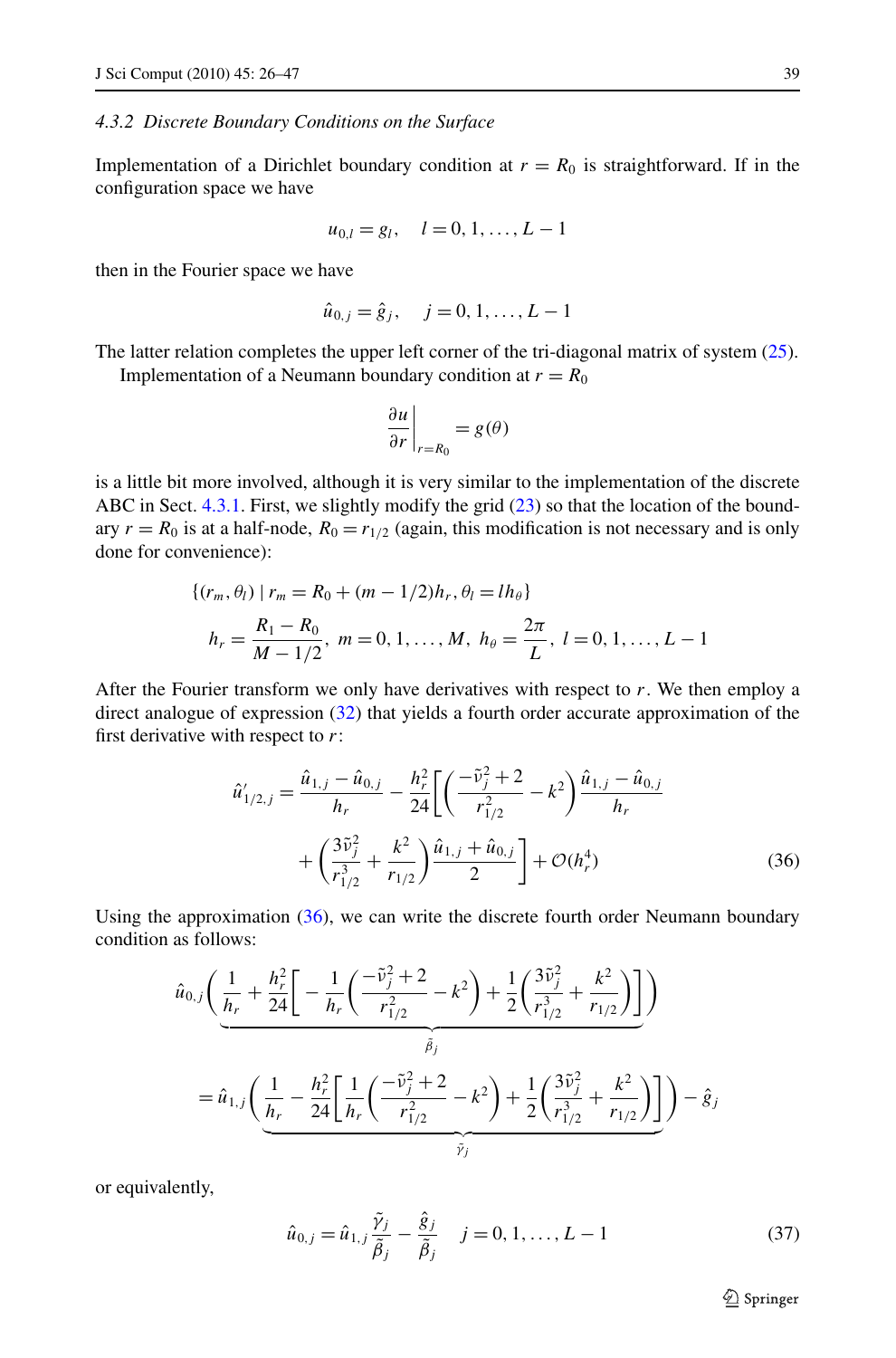Similar to [\(35](#page-12-2)), for every given *j* [\(37\)](#page-13-1) provides a missing relation between the zeroth and first components of the vector  $[\hat{u}_{0,j}, \hat{u}_{1,j}, \ldots, \hat{u}_{M-1,j}, \hat{u}_{M,j}]^T$ . Unlike [\(35\)](#page-12-2), relation ([37\)](#page-13-1) is inhomogeneous if the Neumann boundary data are non-zero. Relation [\(37\)](#page-13-1) allows the completion of the upper left corner of the tri-diagonal matrix of [\(25\)](#page-10-1).

As in the case of the ABC, see Sect. [4.3.1](#page-10-0), no additional boundary conditions (beyond Dirichlet or Neumann) are required for the fourth order accurate scheme because the difference equation ([25](#page-10-1)) is second order.

### 4.4 Additional Implementation Details

The implementation was done in Fortran. All numerical simulations were conducted in complex arithmetic with double precision (complex\*16). Fourier transforms were computed using the publicly available software library  $dfftpack$ , see [[31](#page-20-28)]. The Hankel functions were computed using another publicly available software package, Algorithm 644, see [ $1-3$  $1-3$ ]. Note that on fine grids the order  $|\nu_i|$  of the required Hankel functions, see formula ([31](#page-11-2)), may become rather high, even though the coefficients in front of the corresponding terms in the Fourier/Hankel expansion of the solution will be negligibly small because of the smoothness. Nonetheless, we have to keep all the terms in the expansion to maintain a full basis for the separation of variables. In doing so, in some instances Algorithm 644 may fail to compute the Hankel function of a high order. In this case, we employ the asymptotic expression for Hankel functions of a high order *ν*:

<span id="page-14-2"></span><span id="page-14-1"></span>
$$
H_{\nu}^{(2)}(x) \approx \sqrt{\frac{2}{\pi \mu}} e^{-\mu + \nu \tanh^{-1} \frac{\mu}{\nu}}
$$
 (38)

where  $\mu = \sqrt{\nu^2 - x^2}$  and  $\tanh^{-1} z = \frac{1}{2} \ln \frac{1+z}{1-z}$ . Using ([38](#page-14-1)), we find for the coefficient  $\alpha_j$  of ([34](#page-12-3)):

$$
\alpha_j \approx -\sqrt{\frac{|v_j|}{|v_j|+1}} \frac{|v_j|+1}{r} \bigg|_{r=R_1-h_r/2} \tag{39}
$$

<span id="page-14-0"></span>Expression [\(39\)](#page-14-2) is substituted into [\(35\)](#page-12-2) via  $\beta_j$  and  $\gamma_j$  whenever the Hankel subroutine of Algorithm 644 fails. This is a fully automated procedure that does not require any user intervention. Failure of Algorithm 644 means that it cannot achieve the desired accuracy when computing a particular Hankel function. In that case, it returns a certain value of the special flag variable, and based on this value, our code substitutes the appropriate asymptotic expression for this Hankel function.

### **5 Test Solutions and Numerical Results**

In all the simulations given below, we take  $R_0 = 1$  and  $R_1 = 2$ . To study the grid convergence and the complexity of the solver, we take  $k = 8$  and run a series of simulations on a sequence of grids. To study the behavior of the scheme as the wavenumber *k* varies, we maintain  $k^{p+1}h^p = \text{const}$  and verify that the error stays at the same level.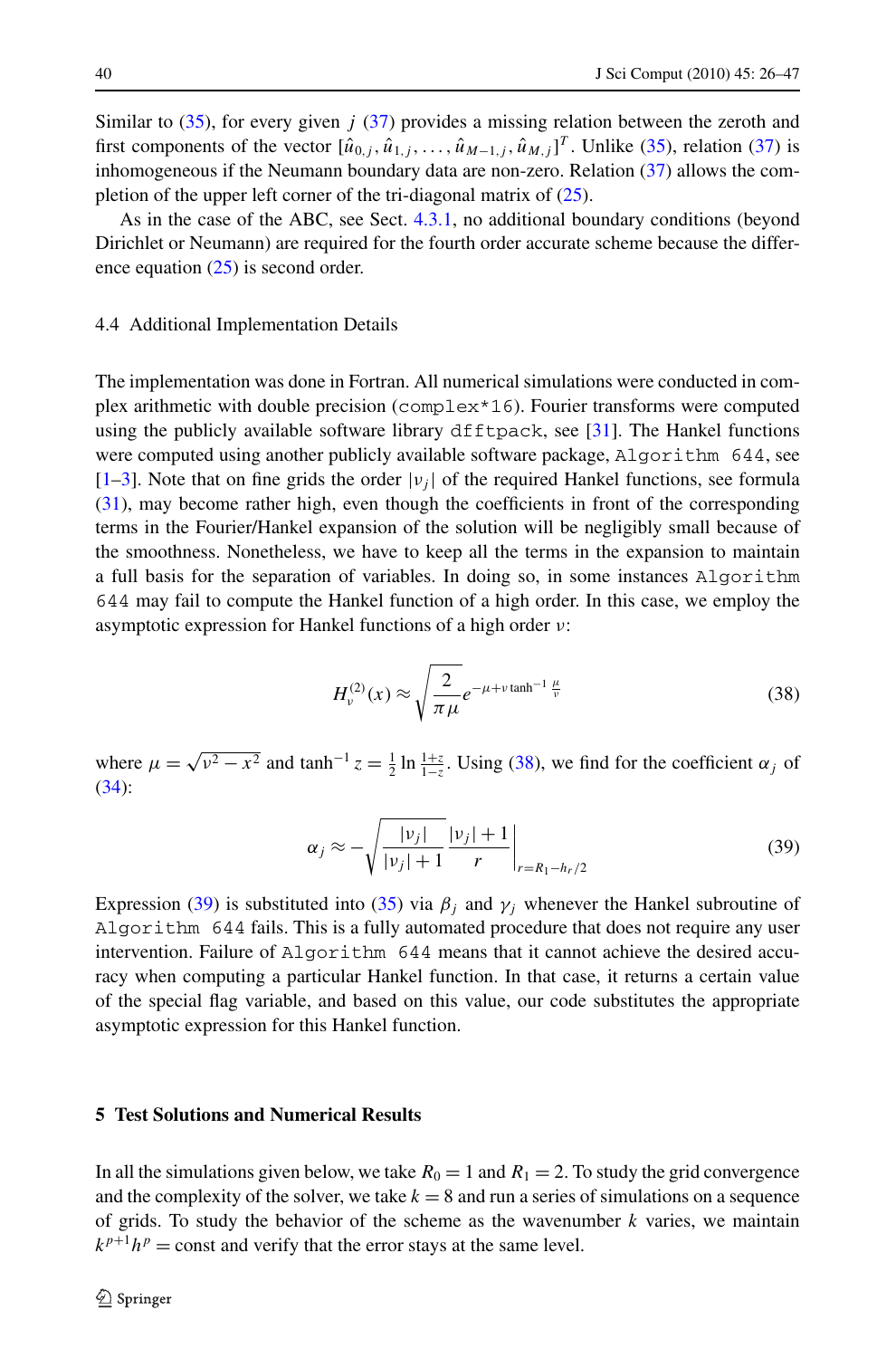### <span id="page-15-5"></span>5.1 Sound-Soft Scattering

### *5.1.1 Exact Solution*

We consider scattering of a plane wave  $e^{ikx}$  off a cylinder (circle) of radius  $r = R_0 = 1$ . Then, the overall field is given by the sum of the impinging field *eikx* and the (yet unknown) scattered field *u*. We require that this overall field  $e^{ikx} + u$  satisfies a homogeneous Dirichlet boundary condition on the circle. This translates into the following Dirichlet boundary condition for the scattered field:

<span id="page-15-2"></span><span id="page-15-1"></span><span id="page-15-0"></span>
$$
u(r,\theta)\big|_{r=R_0} = -e^{ikR_0\cos\theta} \tag{40}
$$

For this scattering problem there are no sources inside the domain, and the Helmholtz equation is homogeneous, i.e.,  $f = 0$  in [\(3](#page-2-0)). The general solution that satisfies the Sommerfeld radiation condition at infinity is given by the Fourier/Hankel series:

$$
v(r,\theta) = \sum_{j=-\infty}^{\infty} c_j e^{ij\theta} H_{|j|}^{(2)}(kr)
$$
 (41)

To find a particular solution that satisfies  $(40)$  $(40)$  $(40)$ , we need to choose  $c_j$  so that the quantities  $c_j H_{|j|}^{(2)}(kR_1)$  be equal to the Fourier coefficients of the Dirichlet data in ([40](#page-15-0)):

$$
c_j = \frac{1}{H_{|j|}^{(2)}(kR_0)} \int_{-\pi}^{\pi} -e^{ikR_0 \cos \theta} e^{-ij\theta} d\theta \quad j = 0, \pm 1, \pm 2, ... \tag{42}
$$

The resulting exact solution with the coefficients  $c_j$  of ([42\)](#page-15-1) substituted into ([41](#page-15-2)) is equivalent to the one given in  $[8]$  $[8]$ .

<span id="page-15-4"></span>To evaluate this solution, we replace the integral in  $(42)$  by the discrete Fourier transform and compute it on an excessively fine azimuthal grid of 8192 nodes. As the boundary function  $-e^{ikR_0 \cos \theta}$  in [\(40](#page-15-0)) is smooth, the coefficients  $c_j$  of ([42](#page-15-1)) are expected to decay very rapidly (exponentially). This is what we indeed observe, and even though the series ([41](#page-15-2)) is formally infinite, in practice it appears sufficient to keep only about 30 of its leading coefficients (for  $k = 8$ ) and disregard all other coefficients as they fall below the machine precision (for complex\*16). Consequently, the exact solution for sound-soft scattering is obtained as a finite (truncated) Fourier/Hankel sum of type ([41](#page-15-2)). In the next section, we study convergence of our numerical approximations to this exact solution.

#### *5.1.2 Grid Convergence and Computational Complexity*

<span id="page-15-3"></span>We compute the sound-soft scattered solution subject to boundary condition [\(40\)](#page-15-0) on a sequence of eight grids and summarize the results in Table [1](#page-16-0). The third column of Table [1](#page-16-0) clearly demonstrates fourth order grid convergence of the proposed scheme. A slight slowdown of convergence on the finest grid,  $4096 \times 4096$ , should probably be attributed to the loss of significant digits that already starts to manifest itself when the error is about  $10^{-10}$ and the computations are done with double precision (approximately 16 decimal digits). The fourth column of Table [1](#page-16-0) shows the actual execution times needed to compute the solution on the grid (those do not include the time needed to evaluate the exact solution).<sup>[3](#page-15-3)</sup> The fifth

 $3$ All the computations were performed on a  $2 \times 2.93$  GHz Qaud-core Intel Xeon Mac Pro with 32 Gb of RAM, using the Intel Fortran Compiler Professional Edition for Mac OS X, Version 11.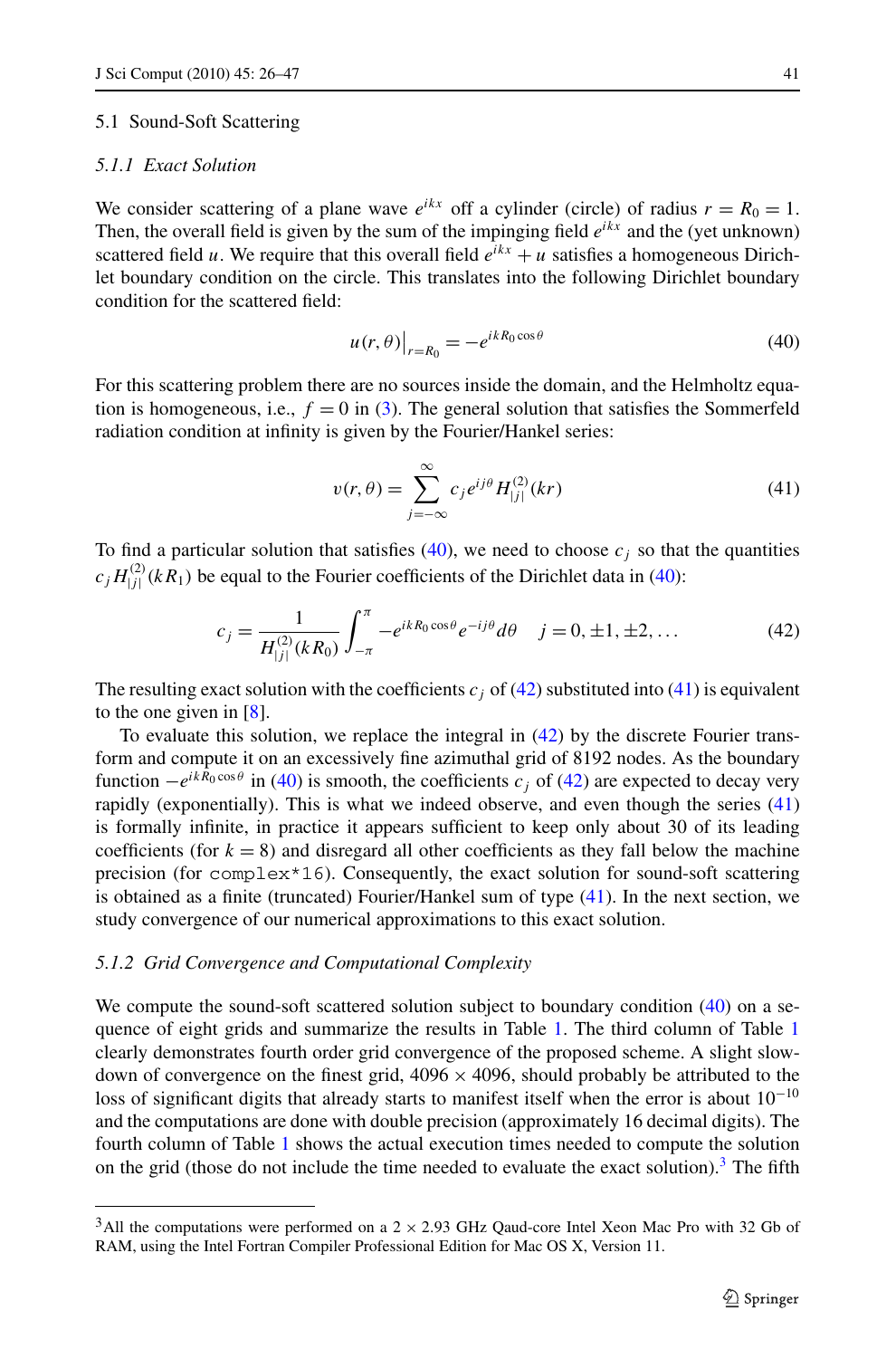<span id="page-16-1"></span>

| Grid, $M \times M$ | $L_{\infty}$ error      | Conv. rate | CPU time, sec          | time/ $M^2$ ln M        | time/ $M^2$             |
|--------------------|-------------------------|------------|------------------------|-------------------------|-------------------------|
| $32 \times 32$     | $3.140 \times 10^{-2}$  |            | $3.100 \times 10^{-4}$ | $8.7351 \times 10^{-8}$ | $3.0273 \times 10^{-7}$ |
| $64 \times 64$     | $1.912 \times 10^{-3}$  | 4.0376     | $9.399 \times 10^{-4}$ | $5.5175 \times 10^{-8}$ | $2.2947 \times 10^{-7}$ |
| $128 \times 128$   | $1.169 \times 10^{-4}$  | 4.0317     | $3.431 \times 10^{-3}$ | $4.3160 \times 10^{-8}$ | $2.0941 \times 10^{-7}$ |
| $256 \times 256$   | $7.294 \times 10^{-6}$  | 4.0026     | $1.364 \times 10^{-2}$ | $3.7533 \times 10^{-8}$ | $2.0813 \times 10^{-7}$ |
| $512 \times 512$   | $4.553 \times 10^{-7}$  | 4.0019     | $5.831 \times 10^{-2}$ | $3.5656 \times 10^{-8}$ | $2.2243 \times 10^{-7}$ |
| $1024 \times 1024$ | $2.846 \times 10^{-8}$  | 3.9995     | 0.242                  | $3.3296 \times 10^{-8}$ | $2.3079 \times 10^{-7}$ |
| $2048 \times 2048$ | $1.791 \times 10^{-9}$  | 3.9901     | 1.008                  | $3.1520 \times 10^{-8}$ | $2.4033 \times 10^{-7}$ |
| $4096 \times 4096$ | $1.349 \times 10^{-10}$ | 3.731      | 4.028                  | $2.8860 \times 10^{-8}$ | $2.4009 \times 10^{-7}$ |

<span id="page-16-0"></span>**Table 1** Grid convergence and CPU times for sound-soft scattering,  $k = 8$ 

**Table 2** Behavior of the scheme for sound-soft scattering and various *k*

| Grid dimension     | k      | $L_{\infty}$ error     |
|--------------------|--------|------------------------|
| $128 \times 128$   | 4.595  | $1.098 \times 10^{-5}$ |
| $256 \times 256$   | 8.0    | $7.293 \times 10^{-6}$ |
| $512 \times 512$   | 13.928 | $6.674 \times 10^{-6}$ |
| $1024 \times 1024$ | 24.249 | $6.854 \times 10^{-6}$ |
| $2048 \times 2048$ | 42.218 | $7.251 \times 10^{-6}$ |
| $4096 \times 4096$ | 73.501 | $7.866 \times 10^{-6}$ |

<span id="page-16-2"></span>column of Table [1](#page-16-0) shows that the execution time scales somewhat better than the theoretically predicted log-linear rate with respect to the total number of grid nodes (the log-linear rate characterizes the FFT). The sixth column of Table [1](#page-16-0) shows that for low grid dimensions the scaling is even better than linear, which, perhaps, has to do with the cache and memory management in the computer. For higher grid dimensions, the CPU time grows slightly faster than linear yet still slower than log-linear.

# *5.1.3 Variation of k*

As mentioned in Sect. [1,](#page-0-1) to maintain the same level of error for different values of the wavenumber *k*, the quantity  $k^{p+1}h^p$  must remain constant. For a fourth order accurate method  $(p=4)$ , we conclude, in particular, that if the grid is refined in all coordinate directions by a factor of 2, then the same level of error should be expected if the wavenumber *k* increases by a factor of  $2^{4/5} \approx 1.741$ . In Table [2,](#page-16-1) we present numerical results that corroborate this theoretical finding. Namely, we take one specific grid,  $256 \times 256$ , and  $k = 8$  from Sect. [5.1.2](#page-15-4) (this corresponds to  $k^5 h_r^4 = 2^{15} 2^{-32} = 2^{-17}$ ), and then repeatedly change the grid dimension by a factor of 2 in each direction while varying the wavenumber *k* accordingly.

# 5.2 Sound-Hard Scattering

# *5.2.1 Exact Solution*

We consider the same setup as in Sect. [5.1](#page-15-5),  $f = 0$  in [\(3](#page-2-0)), except that the overall field is required to satisfy a zero Neumann boundary condition on the circle, which translates into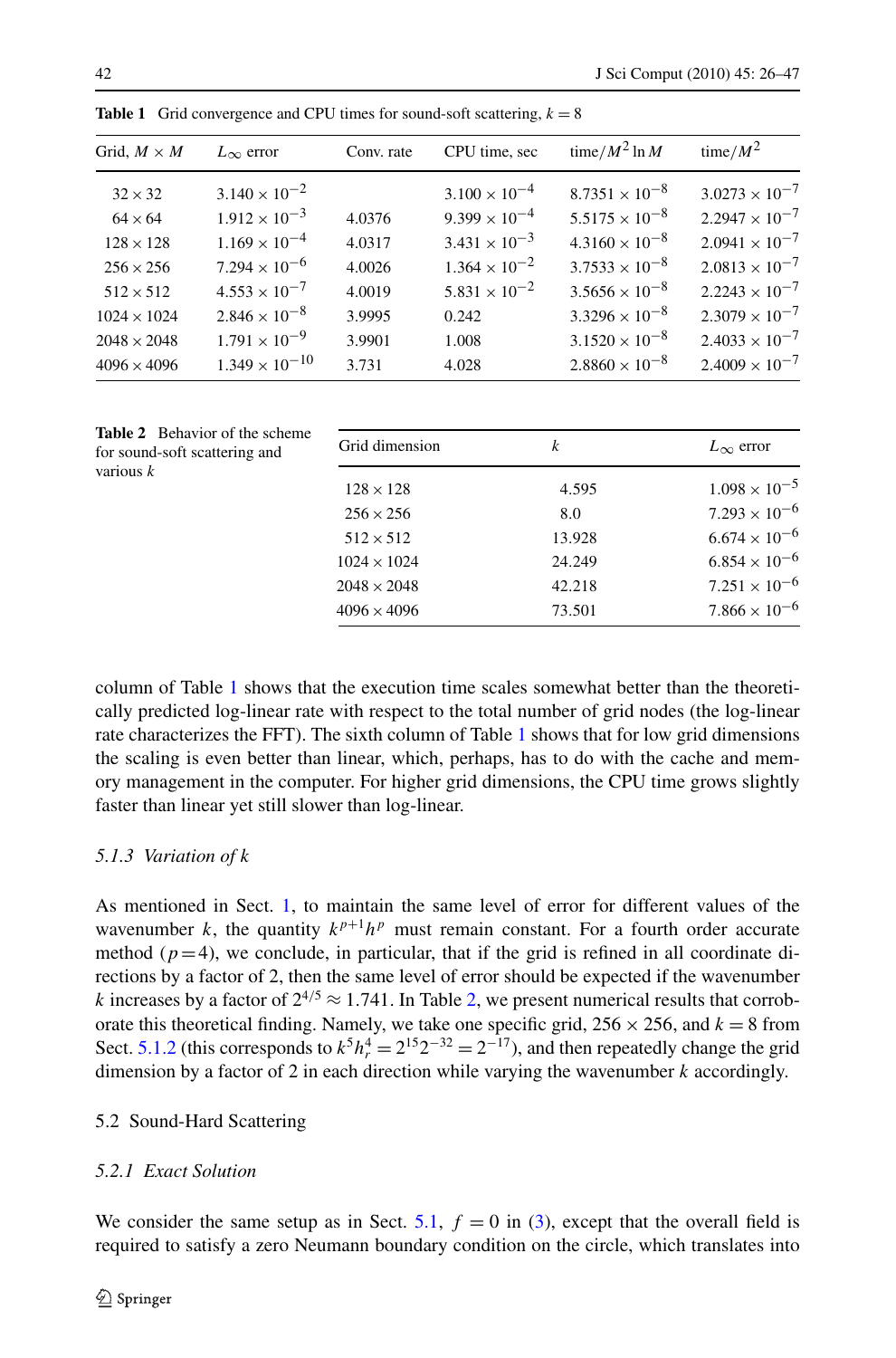the following Neumann boundary condition for the scattered field:

<span id="page-17-0"></span>
$$
\left. \frac{\partial u(r,\theta)}{\partial r} \right|_{r=R_0} = -ik \cos \theta e^{ikR_0 \cos \theta} \tag{43}
$$

Differentiating  $(41)$  with respect to *r*, we obtain:

<span id="page-17-1"></span>
$$
\frac{\partial v(r,\theta)}{\partial r} = \sum_{j=-\infty}^{\infty} c_j e^{ij\theta} k H_{|j|}^{(2)'}(kr)
$$
(44)

Consequently, to satisfy the Neumann boundary condition ([43\)](#page-17-0), we choose the coefficients *cj* according to

$$
c_j = \frac{1}{k H_{|j|}^{(2)'} (k R_0)} \int_{-\pi}^{\pi} -ik \cos \theta e^{ikR_0 \cos \theta} e^{-ij\theta} d\theta \quad j = 0, \pm 1, \pm 2, ... \tag{45}
$$

Substituting the coefficients  $c_j$  of [\(45\)](#page-17-1) into ([41](#page-15-2)) we obtain the solution to the homogeneous Helmholtz equation on  $r \ge R_0$  subject to the Neumann boundary condition ([43](#page-17-0)). This solution is equivalent to the one given in  $[8]$  $[8]$ . As in the case of the Dirichlet boundary condition, only a small number of coefficients  $c_j$  of ([45](#page-17-1)) differ from zero within the machine precision. Hence, the exact solution is again obtained in the form of a truncated series [\(41\)](#page-15-2).

### *5.2.2 Results of Computation*

We compute the sound-hard scattered solution subject to boundary condition ([43](#page-17-0)) on a sequence of eight grids and summarize the results in Table [3](#page-17-2). Similarly to the case of the Dirichlet boundary condition, the third column of Table [3](#page-17-2) clearly indicates a fourth order grid convergence of the proposed scheme. As far as the computational complexity, the re-sults are also very similar to those of Sect. [5.1.2](#page-15-4). For larger grids, the CPU time grows somewhat faster than linear yet slower than the log-linear law, which is characteristic of the FFT, see the fourth, fifth, and sixth columns of Table [3](#page-17-2).

<span id="page-17-2"></span>Moreover, in the case of sound-hard scattering we have also studied the behavior of the scheme for different values of  $k$ , and the results are very similar to those presented in Sect. [5.1.3.](#page-16-2)

| Grid, $M \times M$ | $L_{\infty}$ error      | Conv. rate | CPU time, sec          | time/ $M^2$ ln M        | time/ $M^2$             |
|--------------------|-------------------------|------------|------------------------|-------------------------|-------------------------|
| $32 \times 32$     | $8.876 \times 10^{-2}$  |            | $3.400 \times 10^{-4}$ | $9.5804 \times 10^{-8}$ | $3.3203 \times 10^{-7}$ |
| $64 \times 64$     | $5.061 \times 10^{-3}$  | 4.1322     | $1.106 \times 10^{-3}$ | $6.4926 \times 10^{-8}$ | $2.7002 \times 10^{-7}$ |
| $128 \times 128$   | $3.089 \times 10^{-4}$  | 4.0342     | $4.186 \times 10^{-3}$ | $5.2657 \times 10^{-8}$ | $2.5549 \times 10^{-7}$ |
| $256 \times 256$   | $1.920 \times 10^{-5}$  | 4.0087     | $1.665 \times 10^{-2}$ | $4.5816 \times 10^{-8}$ | $2.5406 \times 10^{-7}$ |
| $512 \times 512$   | $1.198 \times 10^{-6}$  | 4.0016     | $6.959 \times 10^{-2}$ | $4.2554 \times 10^{-8}$ | $2.6546 \times 10^{-7}$ |
| $1024 \times 1024$ | $7.484 \times 10^{-8}$  | 4.0008     | 0.286                  | $3.9350 \times 10^{-8}$ | $2.7275 \times 10^{-7}$ |
| $2048 \times 2048$ | $4.663 \times 10^{-9}$  | 4.0045     | 1.202                  | $3.7586 \times 10^{-8}$ | $2.8658 \times 10^{-7}$ |
| $4096 \times 4096$ | $3.208 \times 10^{-10}$ | 3.861      | 4.787                  | $3.4303 \times 10^{-8}$ | $2.8533 \times 10^{-7}$ |

**Table 3** Grid convergence and CPU times for sound-hard scattering,  $k = 8$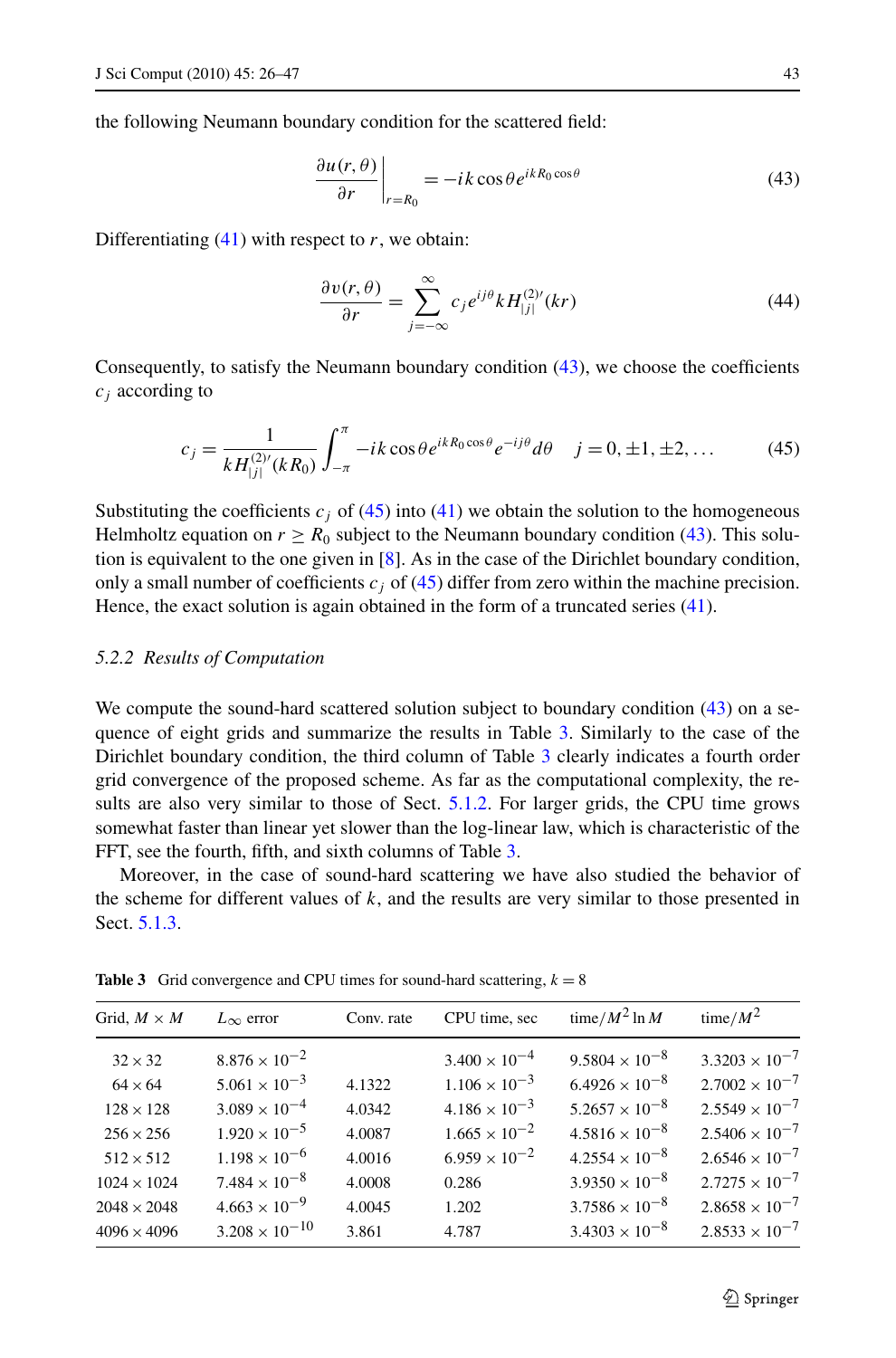#### 5.3 Inhomogeneous Helmholtz Equation

### *5.3.1 Exact Solution*

To test the algorithm for the inhomogeneous case, we need to assume that the right-hand side  $f = f(r, \theta)$  of the Helmholtz equation [\(3](#page-2-0)) is compactly supported on the annulus ([20](#page-8-1)). Otherwise, one cannot apply the ABC of Sects. [4.1](#page-8-4), [4.3.1](#page-10-0) that require homogeneity of the equation on the exterior region, i.e., for  $r \geq R_1$ . Note that the assumption of compactly supported sources is met by many important practical settings.

We introduce a test solution in the form

<span id="page-18-1"></span><span id="page-18-0"></span>
$$
u(r,\theta) = p(r) \sum_{j=0}^{J} \frac{1}{2^{j}} e^{ij\theta} H^{(2)}(kr)
$$
 (46)

where the number of modes  $J = 8$ , and  $p(r)$  is a function-multiplier:

$$
p(r) = \begin{cases} 0, & r \le R_0 \\ 1, & r \ge \frac{R_0 + R_1}{2} \end{cases}
$$
  

$$
p' = p'' = \dots = p^{(6)}|_{r=R_0} = 0
$$
  

$$
p' = p'' = \dots = p^{(6)}|_{r=\frac{R_0 + R_1}{2}} = 0
$$
 (47)

which we take as a polynomial of degree 13 on the interval  $R_0 \le r \le \frac{R_0 + R_1}{2}$  (it is unique). If there was no multiplier  $p(r)$  on the right-hand side of ([46](#page-18-0)), then  $u(r, \theta)$  would have been a solution to the homogeneous Helmholtz equation  $(3)$  $(3)$ . With the multiplier  $(47)$ , it is still a solution that satisfies the radiation ABC [\(22\)](#page-9-1) and the zero Dirichlet boundary condition at  $r = R_0$ , but the equation it solves becomes inhomogeneous. The corresponding "backward" engineered" right-hand side  $f(r, \theta)$  can be easily computed analytically and mapped onto the grid ([23](#page-9-5)). The Hankel functions are evaluated numerically. According to the definition of the multiplier ([47](#page-18-1)),  $f(r, \theta)$  is compactly supported on a smaller annulus than ([20](#page-8-1)), namely

$$
\operatorname{supp} f(r,\theta) \subseteq \left\{ (r,\theta) \mid R_0 \le r \le \frac{R_0 + R_1}{2}, \ 0 \le \theta \le 2\pi \right\}
$$

#### *5.3.2 Results of Computation*

We reconstruct the test solution  $u(r, \theta)$  of ([46\)](#page-18-0) numerically from the backward engineered right-hand side  $f(r, \theta)$  on a sequence of eight grids and summarize the results in Table [4](#page-19-3). As before, we observe a fourth order grid convergence. The only exception is the last line of Table [4](#page-19-3). The breakdown of convergence is clearly attributable to the loss of significant digits when evaluating the error with double precision. Similar to the previous results the CPU time grows somewhat faster than linear and somewhat slower than log-linear as the total number of grid nodes increases. We also note that the absolute CPU times are somewhat higher in the case of inhomogeneous Helmholtz equation, especially on fine grids. The difference occurs because when there is a non-zero right-hand side on the entire grid, the FFT requires more CPU time and so has a greater influence on the total CPU time.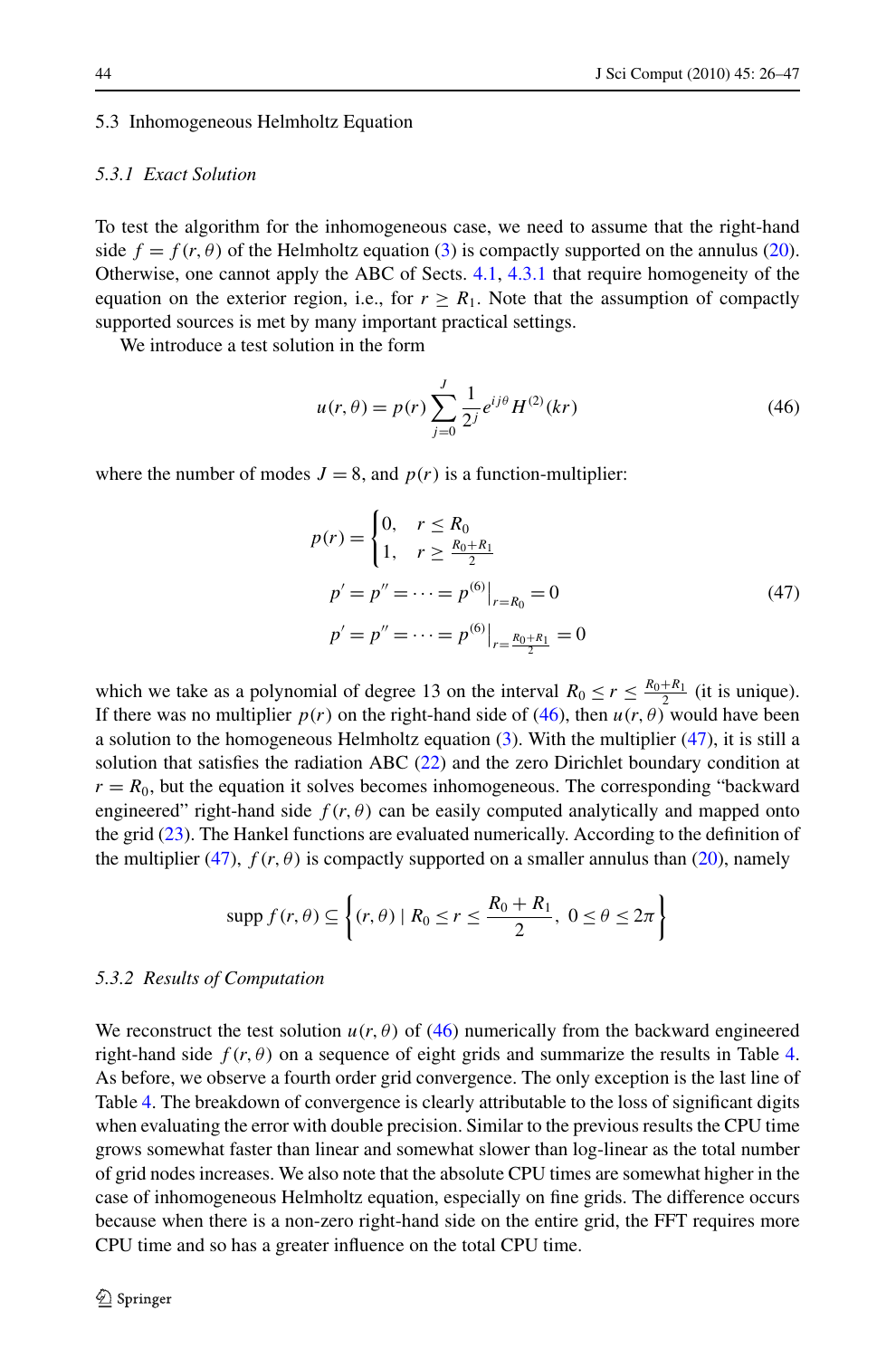<span id="page-19-0"></span>

| Grid, $M \times M$ | $L_{\infty}$ error      | Conv. rate | CPU time, sec          | time/ $M^2$ ln M        | time/ $M^2$             |
|--------------------|-------------------------|------------|------------------------|-------------------------|-------------------------|
| $32 \times 32$     | $1.541 \times 10^{-4}$  |            | $4.040 \times 10^{-4}$ | $1.1384 \times 10^{-7}$ | $3.9453 \times 10^{-7}$ |
| $64 \times 64$     | $9.465 \times 10^{-6}$  | 4.0251     | $1.218 \times 10^{-3}$ | $7.1501 \times 10^{-8}$ | $2.9736 \times 10^{-7}$ |
| $128 \times 128$   | $5.923 \times 10^{-7}$  | 3.9982     | $4.458 \times 10^{-3}$ | $5.6079 \times 10^{-8}$ | $2.7209 \times 10^{-7}$ |
| $256 \times 256$   | $3.699 \times 10^{-8}$  | 4.0011     | $1.766 \times 10^{-2}$ | $4.8595 \times 10^{-8}$ | $2.6947 \times 10^{-7}$ |
| $512 \times 512$   | $2.313 \times 10^{-9}$  | 3.9993     | $7.833 \times 10^{-2}$ | $4.7898 \times 10^{-8}$ | $2.9881 \times 10^{-7}$ |
| $1024 \times 1024$ | $1.445 \times 10^{-10}$ | 4.0006     | 0.326                  | $4.4853 \times 10^{-8}$ | $3.1090 \times 10^{-7}$ |
| $2048 \times 2048$ | $9.515 \times 10^{-12}$ | 3.9247     | 1.384                  | $4.3277 \times 10^{-8}$ | $3.2997 \times 10^{-7}$ |
| $4096 \times 4096$ | $5.857 \times 10^{-12}$ | 0.7000     | 5.699                  | $4.0839 \times 10^{-8}$ | $3.3969 \times 10^{-7}$ |

<span id="page-19-3"></span>**Table 4** Grid convergence and CPU times for the inhomogeneous Helmholtz equation,  $k = 8$ 

### **6 Discussion**

We have constructed a fourth order accurate compact finite difference approximation for the Helmholtz equation in polar coordinates. A novel feature of our method is that it can handle the variation of coefficients within the differentiated terms, which is typical for non-Cartesian geometries. The compact  $3 \times 3$  stencil that we have employed presents at least two important advantages over other high order discretizations—simplified setting of the boundary conditions and narrow bandwidth of the resulting matrix.

To facilitate the solution of scattering problems that are initially formulated on an unbounded region, the scheme is supplemented by the exact nonlocal ABC that is specified at the outer boundary of the finite computational domain. The latter is obtained from the original unbounded domains by means of truncation. The ABC is built using the Fourier transform directly for the discretization. The accuracy of this ABC automatically matches that of the interior scheme, and it guarantees reflectionless propagation of all the outgoing waves. This ABC also couples naturally with the FFT-based solver (separation of variables) that we use for the scheme. This solver appears very efficient, because after the FFT has been performed in the azimuthal direction, the narrow bandwidth, which is due to the compact stencil, enables an easy application of the tri-diagonal elimination.

The performance of the scheme has been tested by solving several scattering problems. Numerical experiments corroborate the fourth order grid convergence and a (log-)linear computational complexity of the solver. Moreover, the method displays a correct behavior for large *k*, i.e., it maintains the same level of error provided that  $k^5h^4$  = const.

<span id="page-19-2"></span><span id="page-19-1"></span>The compact fourth order accurate scheme that we have designed in this paper is built on a uniform grid. Obtaining a similar scheme on a non-uniform grid will require a modification of our approach. In many cases though, the scheme with a variable grid size can be reinterpreted as a scheme with a constant grid size, but for a new equation with appropriately changed variable coefficients. This issue will be studied in the future.

### **References**

- 1. Amos, D.E.: Algorithm 644, a portable package for Bessel functions of a complex argument and nonnegative order. ACM Trans. Math. Softw. **12**(3), 265–273 (1986)
- 2. Amos, D.E.: Remark on algorithm 644. ACM Trans. Math. Softw. **16**(4), 404 (1990)
- 3. Amos, D.E.: A remark on algorithm 644: a portable package for Bessel functions of a complex argument and nonnegative order. ACM Trans. Math. Softw. **21**(4), 388–393 (1995)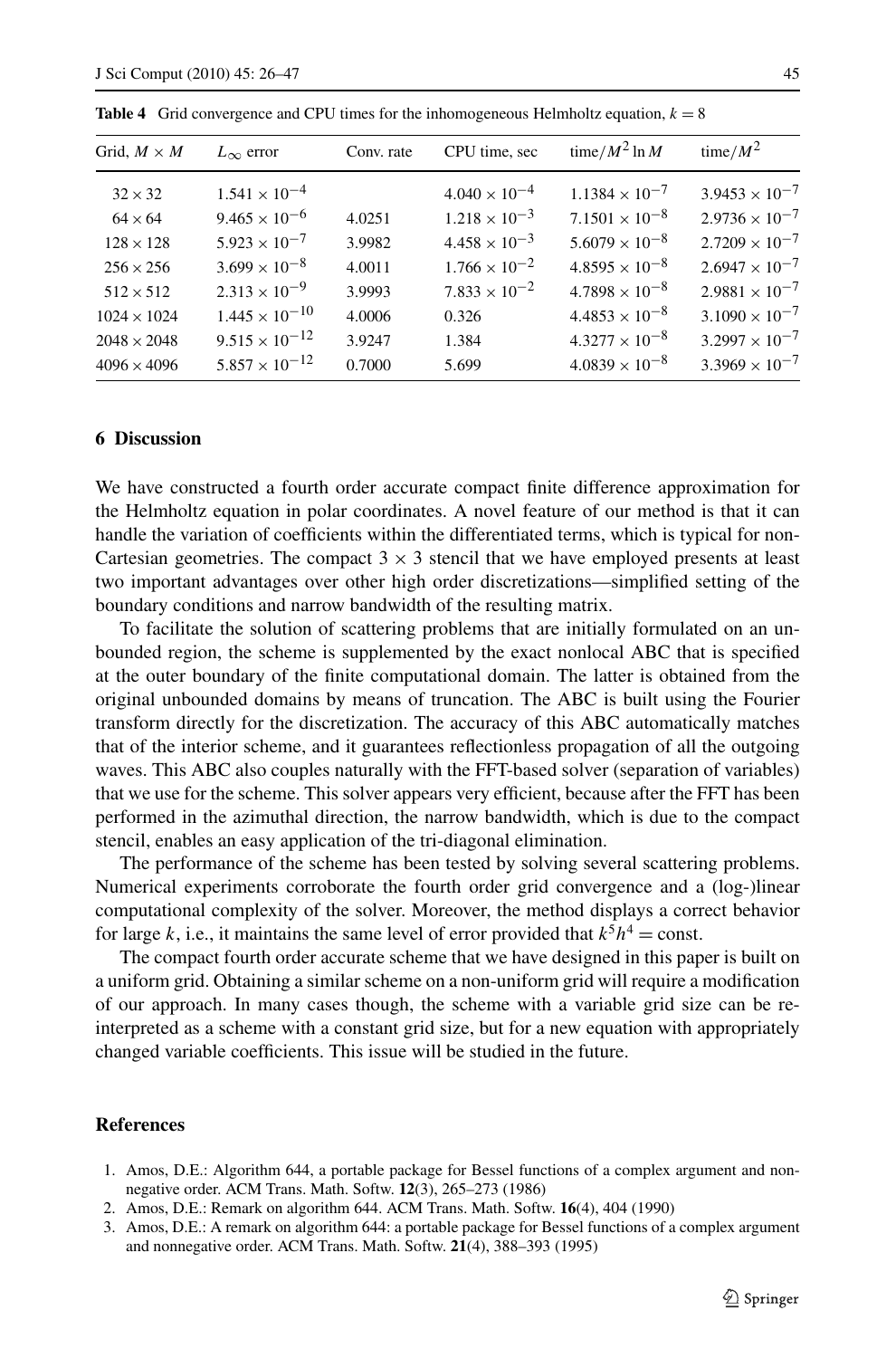- <span id="page-20-25"></span><span id="page-20-24"></span><span id="page-20-22"></span><span id="page-20-8"></span><span id="page-20-3"></span><span id="page-20-2"></span>4. Babuška, I.M., Sauter, S.A.: Is the pollution effect of the FEM avoidable for the Helmholtz equation considering high wave numbers? SIAM Rev. **42**(3), 451–484 (2000) (electronic). Reprint of SIAM J. Numer. Anal. **34**(6), 2392–2423 (1997) [MR1480387 (99b:65135)]
- <span id="page-20-23"></span>5. Baruch, G., Fibich, G., Tsynkov, S.: A high-order numerical method for the nonlinear Helmholtz equation in multidimensional layered media. J. Comput. Phys. **228**, 3789–3815 (2009)
- <span id="page-20-9"></span>6. Bayliss, A., Turkel, E.: Radiation boundary conditions for wave-like equations. Commun. Pure Appl. Math. **33**(6), 707–725 (1980)
- <span id="page-20-16"></span>7. Bayliss, A., Goldstein, C.I., Turkel, E.: On accuracy conditions for the numerical computation of waves. J. Comput. Phys. **59**(3), 396–404 (1985)
- <span id="page-20-4"></span>8. Bowman, J.J., Senior, T.B.A., Uslenghi, P.L.E. (eds.): Electromagnetic and Acoustic Scattering by Simple Shapes. A Summa Book. Hemisphere, New York (1987). Revised reprint of the 1969 edn.
- <span id="page-20-17"></span>9. Brandt, A., Livshits, I.: Wave-ray multigrid method for standing wave equations. Electron. Trans. Numer. Anal. **6**, 162–181 (1997)
- <span id="page-20-27"></span>10. Budaev, B.V., Bogy, D.B.: Novel solutions of the Helmholtz equation and their application to diffraction. Proc. R. Soc. Lond. Ser. A Math. Phys. Eng. Sci. **463**(2080), 1005–1027 (2007)
- <span id="page-20-20"></span>11. Caruthers, J.E., Steinhoff, J.S., Engels, R.C.: An optimal finite difference representation for a class of linear PDE's with application to the Helmholtz equation. J. Comput. Acoust. **7**(4), 245–252 (1999)
- <span id="page-20-15"></span>12. Cessenat, O., Despres, B.: Application of an ultra weak variational formulation of elliptic PDEs to the two-dimensional Helmholtz problem. SIAM J. Numer. Anal. **35**(1), 255–299 (1998) (electronic)
- <span id="page-20-0"></span>13. Deraemaeker, A., Babuška, I.M., Bouillard, P.: Dispersion and pollution of the FEM solution for the Helmholtz equation in one, two and three dimensions. Int. J. Numer. Methods Eng. **46**, 471–499 (1999)
- <span id="page-20-18"></span>14. Farhat, C., Harari, I., Franca, L.P.: The discontinuous enrichment method. Comput. Methods Appl. Mech. Eng. **190**(48), 6455–6479 (2001)
- <span id="page-20-6"></span>15. Fibich, G., Tsynkov, S.V.: Numerical solution of the nonlinear Helmholtz equation using nonorthogonal expansions. J. Comput. Phys. **210**(1), 183–224 (2005)
- <span id="page-20-1"></span>16. Gittelson, C.J., Hiptmair, R., Perugia, I.: Plane wave discontinuous Galerkin methods: analysis of the *h*-version. M2AN Math. Model. Numer. Anal. **43**(2), 297–331 (2009)
- <span id="page-20-26"></span>17. Goldstein, C.I.: The weak element method applied to Helmholtz type equations. Appl. Numer. Math. **2**(3–5), 409–426 (1986)
- <span id="page-20-13"></span>18. Gustafsson, B., Kreiss, H.O., Oliger, J.: Time Dependent Problems and Difference Methods. Pure and Applied Mathematics. Wiley/Wiley-Interscience, New York (1995)
- <span id="page-20-21"></span>19. Harari, I.: A survey of finite element methods for time-harmonic acoustics. Comput. Methods Appl. Mech. Eng. **195**(13–16), 1594–1607 (2006)
- 20. Harari, I., Turkel, E.: Accurate finite difference methods for time-harmonic wave propagation. J. Comput. Phys. **119**(2), 252–270 (1995)
- <span id="page-20-10"></span>21. Kreiss, H.O., Oliger, J.: Comparison of accurate methods for the integration of hyperbolic equations. Tellus **24**, 199–215 (1972)
- <span id="page-20-5"></span>22. Lončarić, J., Tsynkov, S.V.: Optimization of acoustic source strength in the problems of active noise control. SIAM J. Appl. Math. **63**(4), 1141–1183 (2003)
- <span id="page-20-7"></span>23. Melenk, J.M., Babuška, I.M.: The partition of unity finite element method: basic theory and applications. Comput. Methods Appl. Mech. Eng. **139**, 289–314 (1996)
- <span id="page-20-11"></span>24. Monk, P.: The solution of time harmonic wave equations using complete families of elementary solutions. In: International Conference on Spectral and High Order Methods, ICOSAHOM 09, Book of Abstracts, Trondheim, Norway, June 22–26, 2009. [http://svein.halvorsen.cc/icosahom/frog/public/program/](http://svein.halvorsen.cc/icosahom/frog/public/program/conferenceprogram_overview.pdf) [conferenceprogram\\_overview.pdf](http://svein.halvorsen.cc/icosahom/frog/public/program/conferenceprogram_overview.pdf) (2009)
- <span id="page-20-14"></span><span id="page-20-12"></span>25. Nabavi, M., Siddiqui, K., Dargahi, J.: A new 9-point sixth-order accurate compact finite-difference method for the Helmholtz equation. J. Sound Vib. **307**, 972–982 (2007)
- <span id="page-20-28"></span>26. Nehrbass, J.W., Jevtic, J.O., Lee, R.: Reducing the phase error for finite-difference methods without incresing the order. IEEE Trans. Antennas Propag. **46**, 1194–1201 (1998)
- <span id="page-20-19"></span>27. Singer, I., Turkel, E.: High-order finite difference methods for the Helmholtz equation. Comput. Methods Appl. Mech. Eng. **163**(1–4), 343–358 (1998)
- 28. Singer, I., Turkel, E.: Sixth-order accurate finite difference schemes for the Helmholtz equation. J. Comput. Acoust. **14**(3), 339–351 (2006)
- 29. Strouboulis, I., Babuška, I.M., Copps, K.: The design and analysis of the generalized finite element method. Comput. Methods Appl. Mech. Eng. **181**, 43–69 (2000)
- 30. Sutmann, G.: Compact finite difference schemes of sixth order for the Helmholtz equation. J. Comput. Appl. Math. **203**(1), 15–31 (2007)
- 31. Swarztrauber, P.N.: Vectorizing the FFTs. In: Rodrigue, G. (ed.) Parallel Computations, pp. 51–83. Academic Press, San Diego (1982)
- 32. Thompson, L.L.: A review of finite-element methods for time-harmonic acoustics. J. Acoust. Soc. Am. **199**, 1315–1330 (2006)